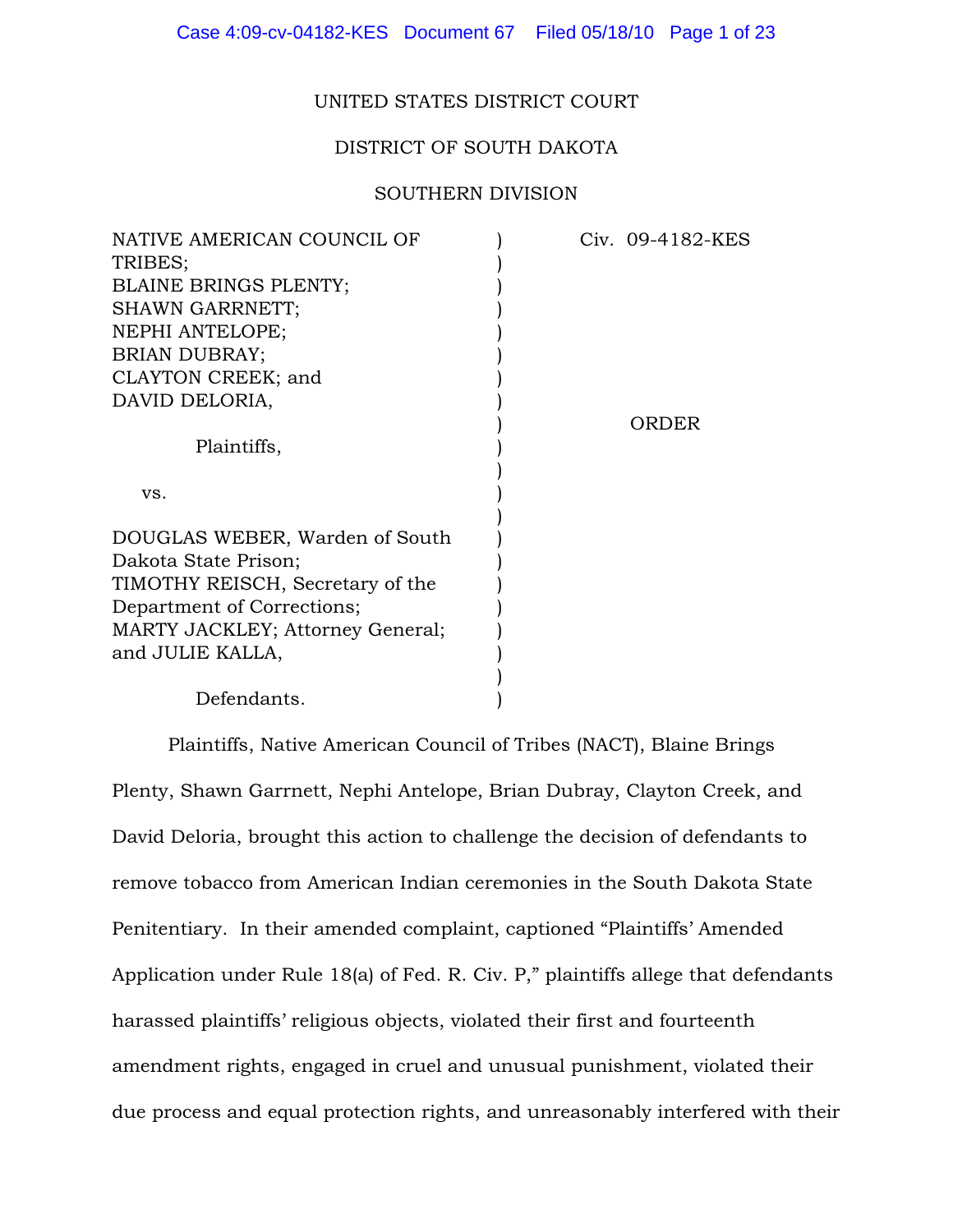### Case 4:09-cv-04182-KES Document 67 Filed 05/18/10 Page 2 of 23

exercise of religion. Plaintiffs request return of tobacco to their religious ceremonies pursuant to the Religious Land Use and Institutionalized Persons Act (RLUIPA), 42 U.S.C. §§ 2000cc et seq. Pending before the court are numerous motions and submissions filed by plaintiffs and defendants' motion to dismiss NACT as a plaintiff.

### I. Plaintiffs' Motions and Submissions

Plaintiffs filed a number of motions and submissions pro se. Although plaintiffs are now represented by counsel, the court will liberally construe their pro se filings. See Smith v. St. Bernards Reg'l Med. Center, 19 F.3d 1254, 1255 (8th Cir. 1994) (stating that pro se complaint must be construed liberally).

# A. Plaintiffs' Amended Application under Rule 18(a) of Fed. R. Civ. P. (Docket 21)

In Docket 21, plaintiffs argue that NACT's motion for summary judgment and an immediate and permanent preliminary injunction should be granted and that defendants' motion to dismiss should be denied. Plaintiffs' Amended Application under Rule 18(a) of Fed. R. Civ. P gives defendants notice of plaintiffs claims but does not include a brief containing the specific points or propositions of law set out with the authorities in support thereof for entry of an injunction against defendants or entry of judgment in favor of plaintiffs. A brief is required with every motion by D.S.D. Civ. LR 7.2A. Thus, to the extent plaintiffs' Amended Application under Rule 18(a) of Fed. R. Civ. P includes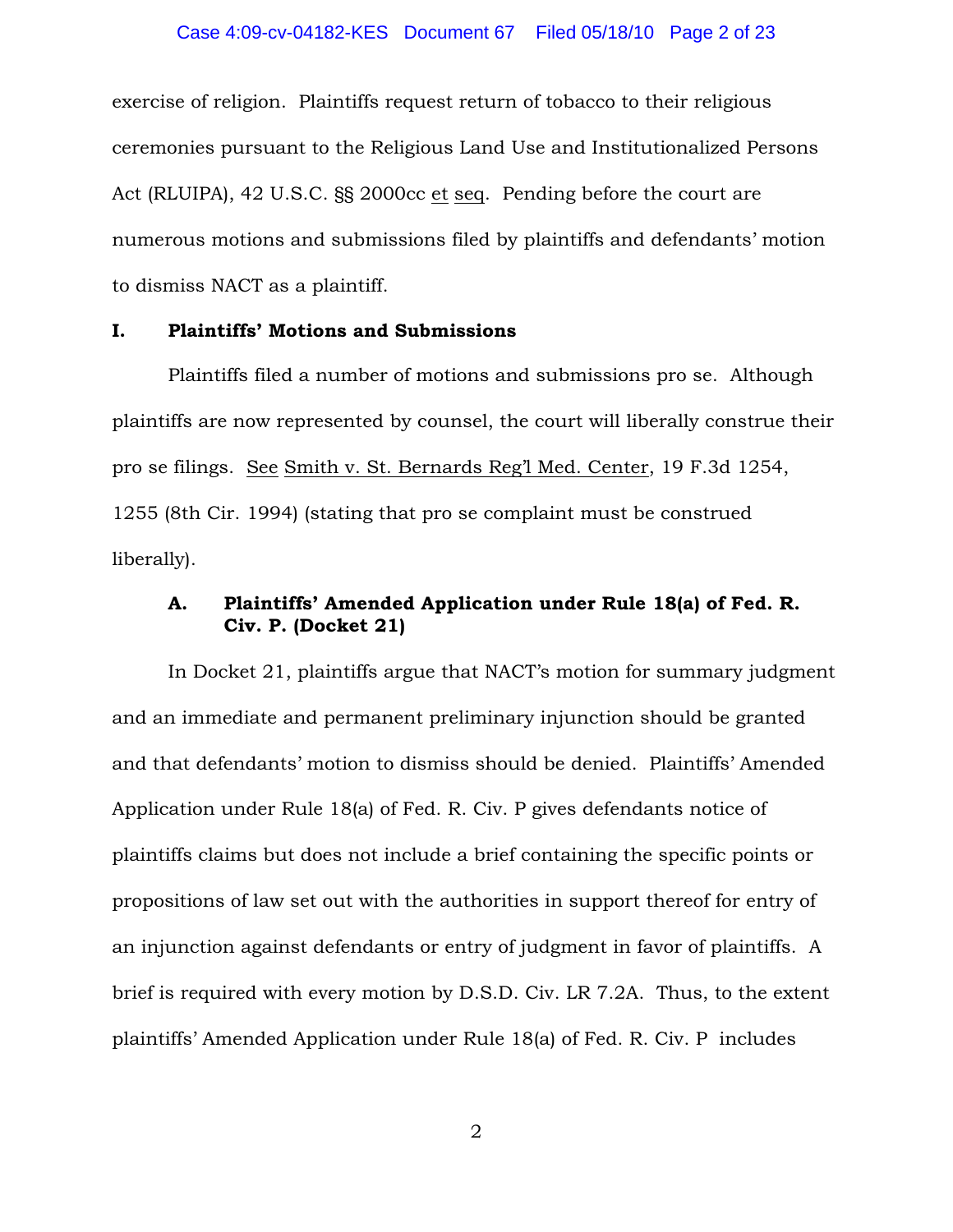motions for a preliminary or permanent injunction and/or for summary judgment, these motions are denied without prejudice.

# B. Et al., Plaintiffs' Motion in Support of Complaint under 42 U.S.C. § 2000cc-1(a)(1)-(2) for State Violation of the Right to Free Exercise of Religion (Docket 12)

In Docket 12, plaintiffs move to "restore all traditional ceremonies embodied in 'tobacco' back to the Native American Council of Tribes." Et al., Plaintiff's Motion in Support of Complaint under 42 U.S.C. § 2000cc-1(a)(1)-(2) for State Violation of the Right to Free Exercise of Religion, Docket 12 at 4. Plaintiffs did not file a certificate of service in conjunction with this motion. Defendants have not filed a response.

Under the Federal Rules of Civil Procedure, every written motion, except one that may be heard ex parte, must be served on every party. Fed. R. Civ. P. 5(a)(1)(D). Further, any motion that is required to be served must be filed with a certificate of service within a reasonable time after service. Fed. R. Civ. P. 5(d)(1). The local rules provide that the certificate of service must reflect "how service was effectuated on all parties." D.S.D. Civ. LR 5.1B3. Here, Et al., Plaintiffs' Motion in Support of Complaint under 42 U.S.C. § 2000cc-1(a)(1)-(2) for State Violation of the Right to Free Exercise of Religion is not a motion that may be heard ex parte, so plaintiffs were required to serve this motion on defendants and to file a certificate of service stating how service was effectuated. Plaintiffs did not file a certificate of service relating to this motion, and there is no indication that defendants were served. Because plaintiffs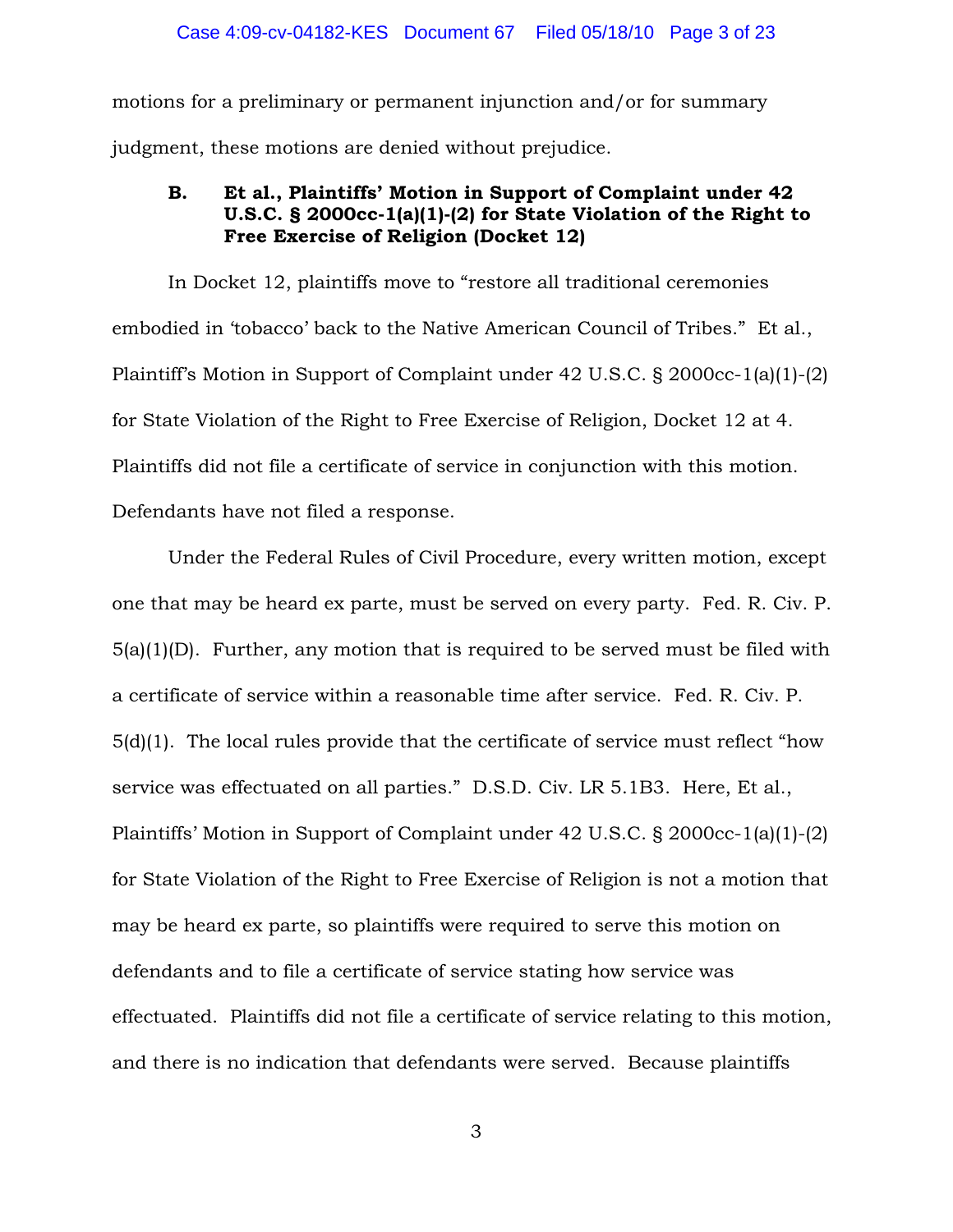failed to comply with Rule 5(d)(1) and Local Rule 5.1B3 with respect to Et al., Plaintiffs' Motion in Support of Complaint under 42 U.S.C. § 2000cc-1(a)(1)-(2) for State Violation of the Right to Free Exercise of Religion, this motion is denied without prejudice.

# C. Plaintiffs' Motion under 25 U.S.C. § 175 for General Principle to Be Applied (163 U.S. 376) (Docket 28)

In Docket 28, plaintiffs move the court to direct that the "general principle" that the United States is the legal trustee of many American Indians and American Indian tribes be applied to plaintiffs in this case. Plaintiffs did not file a certificate of service in conjunction with this motion. Defendants have not filed a response. As noted, under Rule 5(d)(1) and Local Rule 5.1B3, plaintiffs were required to file a certificate of service stating how service of this motion was effectuated on defendants. Fed. R. Civ. P. 5(d)(1); D.S.D. Civ. LR 5.1B3. Because plaintiffs failed to comply with these rules, Plaintiffs' Motion under 25 U.S.C. § 175 for General Principle to Be Applied (163 U.S. 376) is denied without prejudice.

# D. Plaintiffs' Statement for Unconstitutional Conduct by State Officers' . . . 12 L. Ed. 2d 1110 (Docket 23)

In Docket 23, plaintiffs move to bar defendants from filing a counterclaim and request that defendants be denied summary judgment pursuant to Rule 56(c). Plaintiffs also state that NACT's motion for summary judgment and preliminary injunction should be granted. Defendants argue that there is no legal basis for denying defendants the opportunity to file a counterclaim and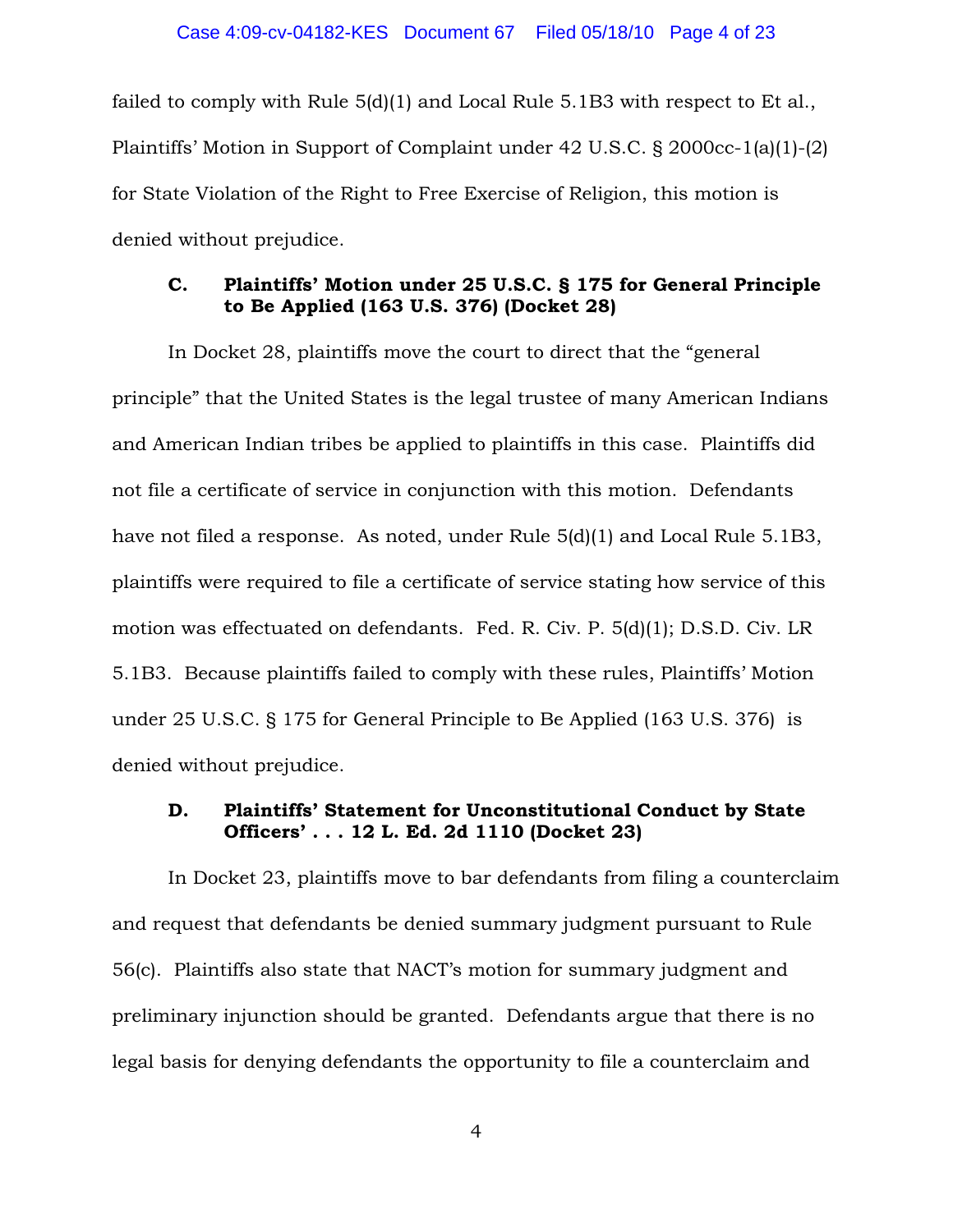### Case 4:09-cv-04182-KES Document 67 Filed 05/18/10 Page 5 of 23

that to the extent plaintiffs' motion can be construed as a motion for summary judgment, the motion should be dismissed for failure to comply with the requirements for summary judgment under the federal rules.<sup>1</sup>

The court finds that plaintiffs have provided no legal or factual basis for relief under Plaintiffs' Statement for Unconstitutional Conduct by State Officers' . . . 12 L. Ed. 2d 1110. With respect to plaintiffs' request that the court bar defendants from asserting any counterclaims, defendants have not attempted to assert any counterclaims, so this request is moot. Moreover, plaintiffs have cited no federal rule, and the court is unaware of any rule, that would permit the court to bar defendants from asserting a counterclaim that complies with all applicable deadlines and the pleading requirements of Rule 8. With respect to plaintiffs' request that defendants' motion for summary judgment be denied, defendants have not filed a motion for summary judgment in this case, so plaintiffs' request is premature.

Finally, to the extent plaintiffs intend this submission be a motion for summary judgment, the court finds that plaintiffs have not shown that they are entitled to judgment as a matter of law, as is required by the Federal Rules of Civil Procedure. Rule 56(c) provides that summary judgment "should be

 $<sup>1</sup>$  Plaintiffs did not file a certificate of service in conjunction with Docket 23,</sup> but defendants filed an opposition to the motion. Despite plaintiffs' failure to comply with Rule 5(d)(1) and Local Rule 5.1B3 with respect to Docket 23 as well as all of their other motions, the court will consider the motions that defendants responded to because it is clear that defendants were served with these motions.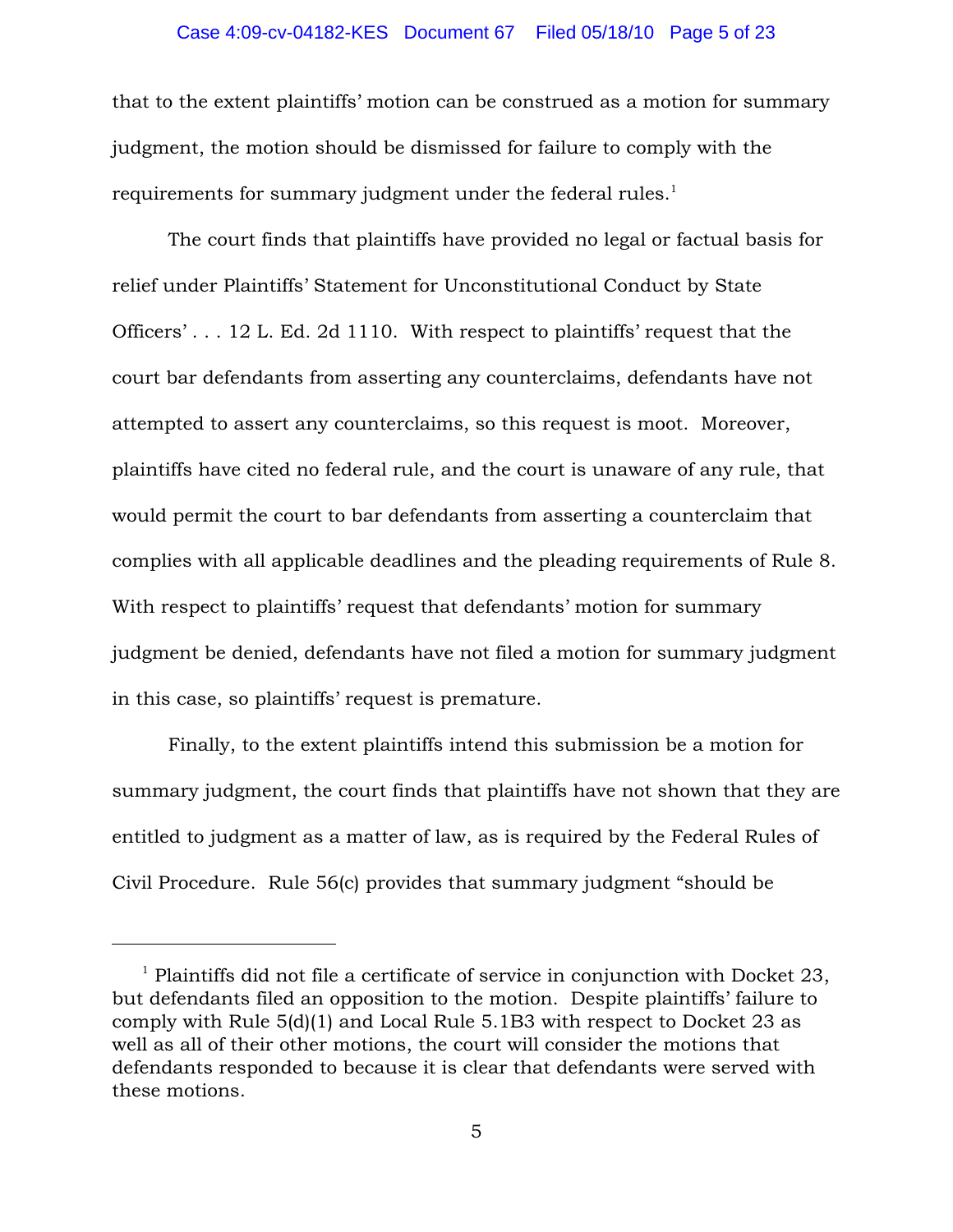# Case 4:09-cv-04182-KES Document 67 Filed 05/18/10 Page 6 of 23

rendered if the pleadings, the discovery and disclosure materials on file, and any affidavits show that there is no genuine issue as to any material fact and that the movant is entitled to judgment as a matter of law." Fed. R. Civ. P. 56(c). Only disputes over facts that might affect the outcome of the case under the governing substantive law will properly preclude summary judgment. Anderson v. Liberty Lobby, Inc., 477 U.S. 242, 248 (1986). Summary judgment is not appropriate if a dispute about a material fact is genuine, that is, if the evidence is such that a reasonable jury could return a verdict for the nonmoving party. Id.

The moving party bears the burden of bringing forward sufficient evidence to establish that there are no genuine issues of material fact and that the movant is entitled to judgment as a matter of law. Celotex Corp. v. Catrett, 477 U.S. 317, 322 (1986). The nonmoving party is entitled to the benefit of all reasonable inferences to be drawn from the underlying facts in the record. Vette Co. v. Aetna Cas. & Sur. Co., 612 F.2d 1076, 1077 (8th Cir. 1980). The nonmoving party may not, however, merely rest upon allegations or denials in its pleadings, but must set forth specific facts by affidavits or otherwise showing that a genuine issue exists. Forrest v. Kraft Foods, Inc., 285 F.3d 688, 691 (8th Cir. 2002).

Here, the parties have not begun discovery, and plaintiffs have not provided any evidence to show that they are entitled to judgment as a matter of law. Because plaintiffs have not met their burden of bringing forward sufficient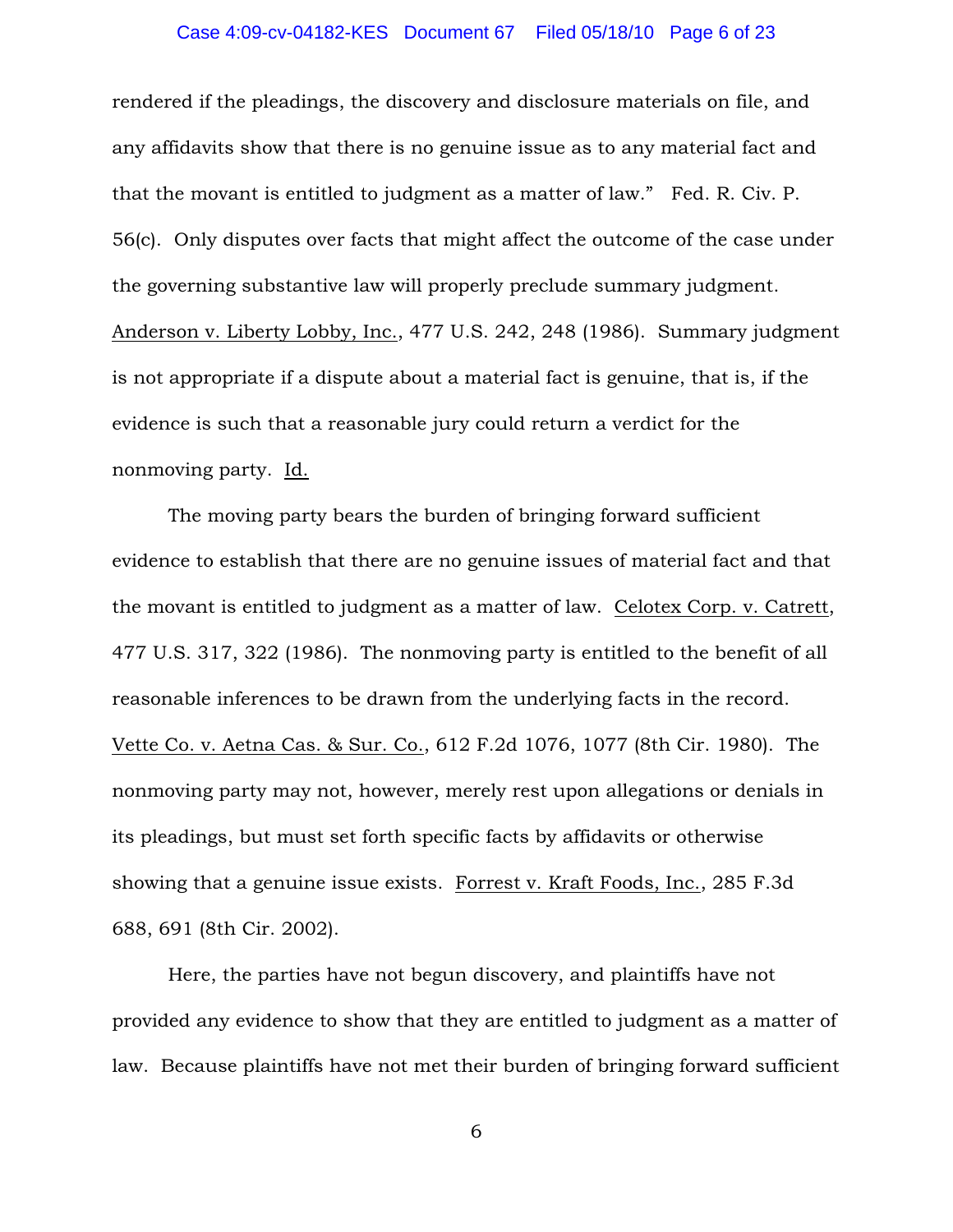### Case 4:09-cv-04182-KES Document 67 Filed 05/18/10 Page 7 of 23

evidence to show that there are no genuine issues of material fact and that plaintiffs are entitled to judgment as a matter of law on their claims, plaintiffs' motion for summary judgment is denied. Overall, the court finds that plaintiffs are not entitled to any of the relief requested in Plaintiffs' Statement for Unconstitutional Conduct by State Officers' . . . 12 L. Ed. 2d 1110, so this motion is denied.

## E. Plaintiffs' Motion Requesting a Protective Order (Docket 31)

In Docket 31, plaintiffs move for a protective order pursuant to Rule 26(c) "because the Defendants[] are oppressing and applying undue burdens on an isolated basis." Plaintiffs' Motion Requesting a Protective Order, Docket 31 at 1. Defendants argue that plaintiffs' motion for a protective order is premature and legally and factually deficient.

Rule 26 governs discovery. "Discovery" refers to the disclosure of information that relates to the litigation. Black's Law Dictionary, (8th ed. 2004). "The primary discovery devices are interrogatories, depositions, requests for admissions, and requests for production." Id. "Rule 26(c) empowers the court to make a wide variety of orders for the protection of parties and witnesses in the discovery process." 8A Charles Alan Wright, Arthur R. Miller & Richard L. Marcus, Federal Practice and Procedure § 2035 (3d ed.). Rule 26(c) provides that

[a] party or any person from whom discovery is sought may move for a protective order in the court where the action is pending—or as an alternative on matters relating to a deposition, in the court for the district where the deposition will be taken. The motion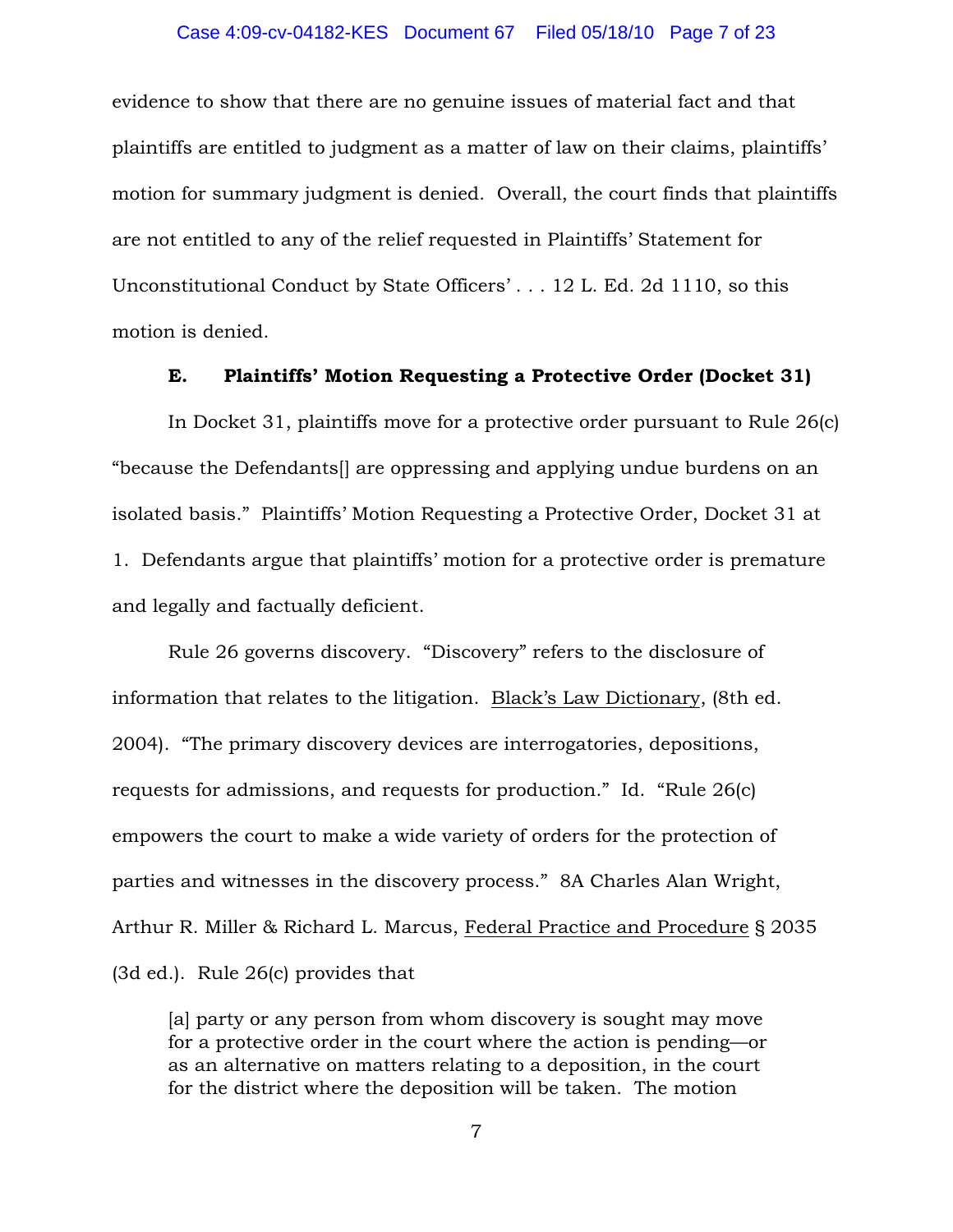### Case 4:09-cv-04182-KES Document 67 Filed 05/18/10 Page 8 of 23

must include a certification that the movant has in good faith conferred or attempted to confer with other affected parties in an effort to resolve the dispute without court action. The court may, for good cause, issue an order to protect a party or person from annoyance, embarrassment, oppression, or undue burden or expense.

Fed. R. Civ. P. 26(c)(1). Here, the parties have not begun the discovery process, so there is no basis for a protective order under Rule 26(c).

Plaintiffs' motion is more properly labeled as a request for an injunction to prevent defendants from burdening plaintiffs' constitutional rights. In considering whether to grant a motion for a preliminary injunction, the court must consider "(1) the likelihood of success on the merits; (2) the presence or risk of irreparable harm; (3) the balancing of the harms of granting or denying an injunction; and (4) the public's interest." CDI Energy Servs. v. West River Pumps, Inc., 567 F.3d 398, 401-02 (8th Cir. 2009) (citing Dataphase Systems, Inc. v. C L Systems, Inc., 640 F.2d 109, 114 (8th Cir. 1981)). "The party seeking injunctive relief bears the burden of proving these factors." Id. at 402. Here, plaintiffs have not provided the court with information about the likelihood of the success of their claim on the merits, the presence of irreparable harm to plaintiffs, the harms of granting an injunction, or the public's interest in such an injunction. Plaintiffs submitted general information about the use of pipes and tobacco among the Plains Indians, but this information is not sufficient to establish any of the elements of injunctive relief. Further, because plaintiffs did not label their motion as a request for a preliminary injunction, defendants have not had an opportunity to argue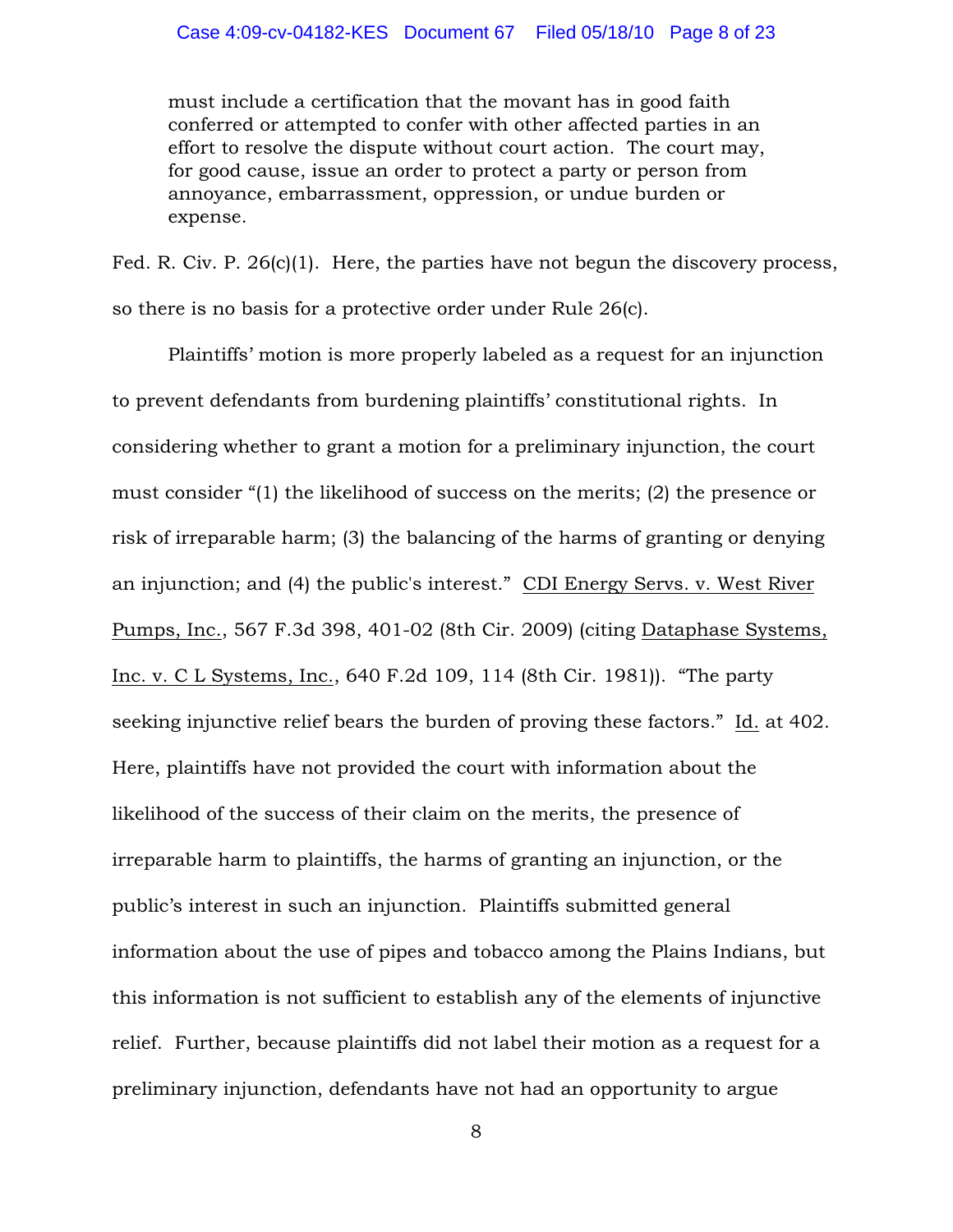against or to indicate any harms that might result from an injunction. Thus, even if plaintiffs' motion for a protective order is construed as a motion for a preliminary injunction, plaintiffs have not shown that they are entitled to relief at this stage of the case. Plaintiffs' Motion Requesting a Protective Order is denied.

## F. Plaintiffs' Motion to Enforce Request Seeking Injunction and Permanent Restoration (Docket 32)

In Docket 32, plaintiffs move for a preliminary injunction and "permanent restoration" (presumably of the use of tobacco in religious ceremonies in prison). Plaintiffs' Motion to Enforce Request Seeking Injunction and Permanent Restoration, Docket 32 at 1. Plaintiffs argue that under Supreme Court precedent, the United Nations Special Rapporteur's report, and the American Indian Religious Freedom  $Act<sub>1</sub><sup>2</sup>$  they are entitled to free exercise of religion in prison. Plaintiffs also argue that defendants violated their due process rights by failing to provide notice of their decision (presumably to prohibit the use of tobacco in religious ceremonies). Defendants argue that

 $2$  The American Indian Religious Freedom Act (AIRFA) provides, "[o]n and after August 11, 1978, it shall be the policy of the U.S. to protect and preserve for American Indians their inherent right of freedom to believe, express, and exercise the traditional religions of the American Indian, Eskimo, Aleut, and Native Hawaiians, including but not limited to access to sites, use and possession of sacred objects, and the freedom to worship through ceremonial and traditional rites." Pub. L. No. 95-341, 92 Stat. 469-70 (1978). AIRFA does not create a cause of action or any judicially enforceable individual rights. Lyng v. Nw. Indian Cemetery Protective Ass'n, 485 U.S. 439, 455 (1988).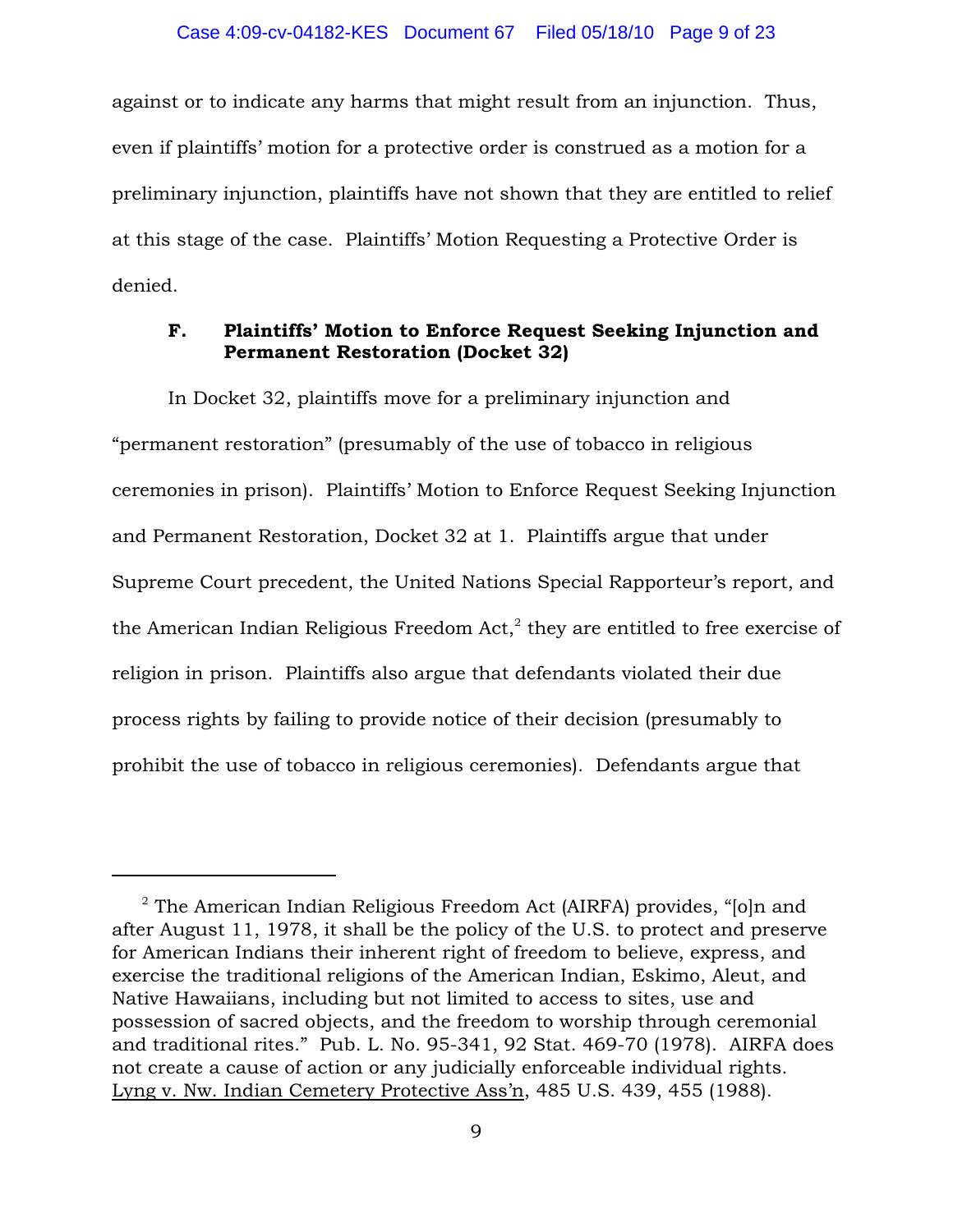plaintiffs have not provided a legal or factual basis for an injunction against defendants.

As noted, as the party seeking an injunction, plaintiffs must show that the four factors for a preliminary injunction—(1) the likelihood of success on the merits; (2) the presence or risk of irreparable harm; (3) the balancing of the harms of granting or denying an injunction; and (4) the public's interest—weigh in favor of the requested injunction. See CDI Energy Servs., 567 F.3d at 401- 02. Plaintiffs have not provided the court with sufficient information about these factors to justify injunctive relief. Plaintiffs have set out the general proposition that American Indian prisoners are entitled to certain protections of their right to free exercise of religion, but they have not shown that defendants have violated those protections in this case. Plaintiffs also submitted a summary of the seven sacred rites, but did not link this information to their own religious beliefs or the factors for injunctive relief. In the absence of any analysis of the four factors, plaintiffs have not shown that they are entitled to an injunction at this stage of the case. Moreover, as defendants argue, plaintiffs have not set out the injunctive relief they request with sufficient clarity for the court to determine whether the proposed injunction is justified under these facts. Plaintiffs may file a more specific request for injunctive relief with analysis of the four factors at a later stage of the case, but plaintiffs' motion for injunctive relief is denied in its current form.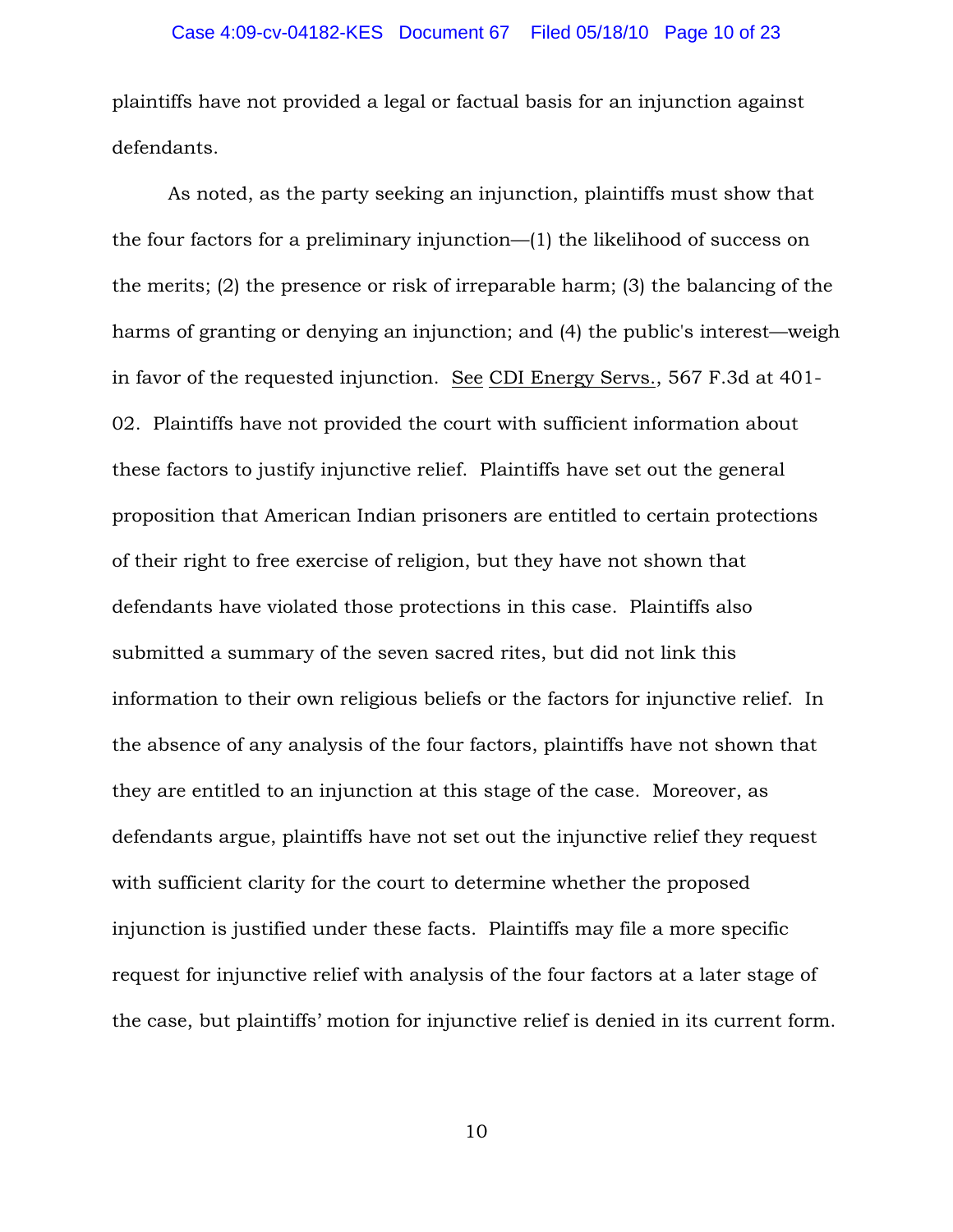# G. Plaintiffs' Joinder of Claims under Rule 18 of Fed. Rules Civ. Procedure for Counterclaim of a Criminal Complaint under 18 U.S.C. Section 241 (Docket 43)

In Docket 43, plaintiffs state that they allege a counterclaim for writ of mandamus and preliminary injunction and return of ceremonial tobacco. Plaintiffs cite 18 U.S.C. § 241 for the proposition that if two or more persons conspire to injure, oppress, threaten, or intimidate any citizen in the free exercise or enjoyment of any right or privilege secured to him by the constitution or the laws of the United States, those persons are subject to a fine or imprisonment. Plaintiffs also state that NACT's motion for summary judgment, writ of mandamus, and preliminary injunction must be granted. Defendants argue that plaintiffs did not clarify the relief they are seeking and that plaintiffs' requests to amend their pleadings to add claims under 18 U.S.C. § 241, for appointment of counsel, and for a preliminary injunction must be denied.

The court construes Plaintiffs' Joinder of Claims under Rule 18 of Fed. Rules Civ. Procedure for Counterclaim of a Criminal Complaint under 18 U.S.C. Section 241 as a motion to amend plaintiffs' pleadings to add a claim based on 18 U.S.C. § 241. Section 241 provides that

[i]f two or more persons conspire to injure, oppress, threaten, or intimidate any person in any State, Territory, Commonwealth, Possession, or District in the free exercise or enjoyment of any right or privilege secured to him by the Constitution or laws of the United States, or because of his having so exercised the same . . . [t]hey shall be fined . . . or imprisoned not more than ten years, or both.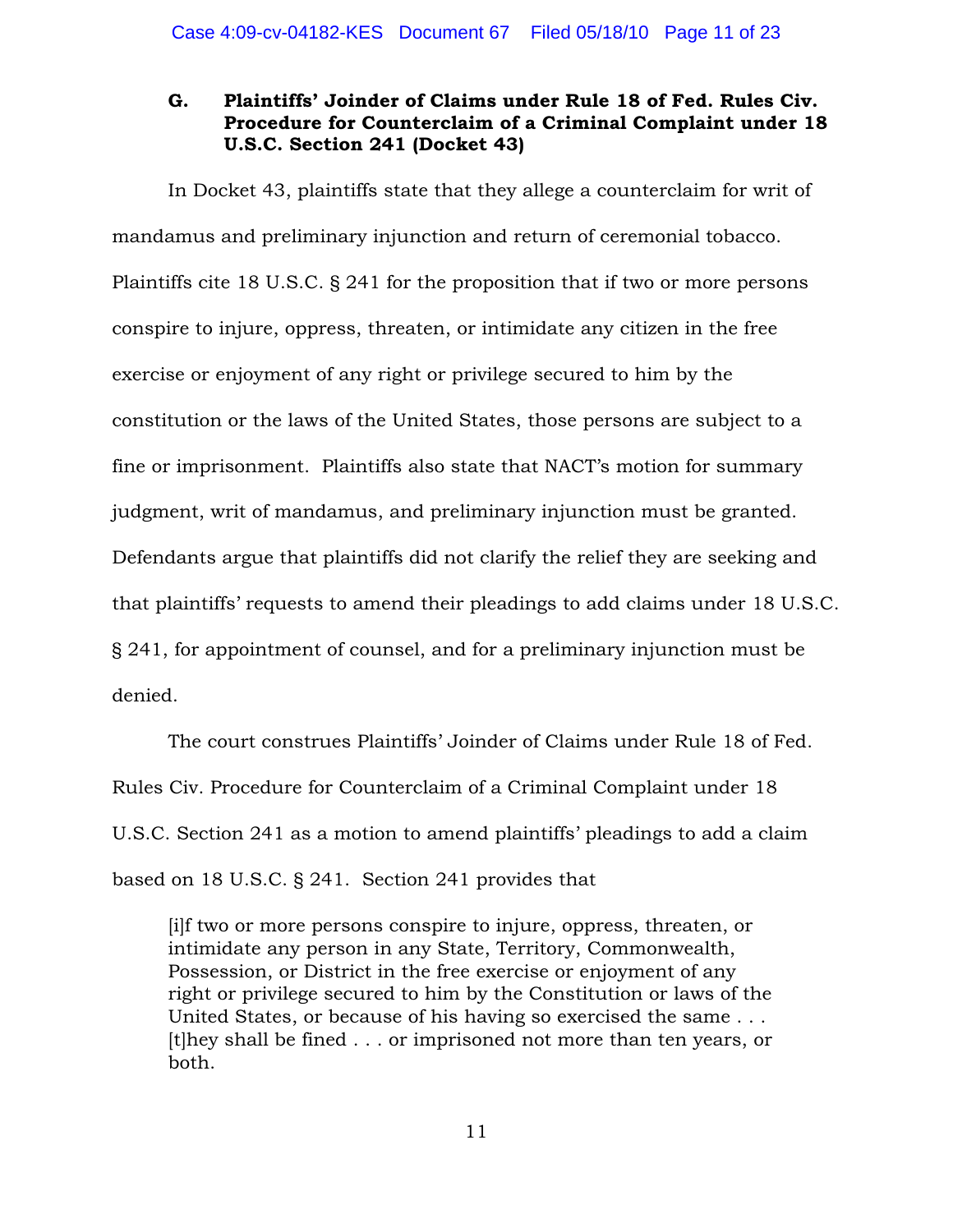18 U.S.C. § 241. Section 241 is a criminal statute; it does not provide a private right of action. Mousseaux v. United States Comm'r of Indian Affairs, 806 F. Supp. 1433, 1437 (D.S.D. 1992). "[P]rivate individuals do not have the power to bring charges for violation of [this] statute[]." Id. "Only the United States as prosecutor can bring a complaint under 18 U.S.C. §§ 241-242." Cok v. Cosentino, 876 F.2d 1, 2 (1st Cir. 1989). Thus, plaintiffs cannot bring a claim against defendants based on a violation of § 241. As a result, plaintiffs' motion to amend their complaint is denied. See Becker v. Univ. of Neb., 191 F.3d 904, 908 (8th Cir. 1999) (stating that a motion to amend should be denied if new claim is clearly frivolous). Moreover, to the extent Plaintiffs' Joinder of Claims under Rule 18 of Fed. Rules Civ. Procedure for Counterclaim of a Criminal Complaint under 18 U.S.C. Section 241 sets out a request for summary judgment or injunctive relief, the court finds that plaintiffs have not established a legal or factual basis for these requests for the reasons set out in Sections I.D and I.E of this order. Plaintiffs' motion is denied.

# H. Motion . . . . to Dismiss Defendants' Use of State Statutes and Regulations and for Lack of Jurisdiction (Docket 50)

In Docket 50, plaintiffs move to "dismiss the defendants' use of their state statutes and regulations and their lack of jurisdiction." Motion . . . . to Dismiss Defendants' Use of State Statutes and Regulations and for Lack of Jurisdiction, Docket 50 at 1. Plaintiffs argue that the state of South Dakota relinquished jurisdiction over Indian matters within the state boundary and that Eleventh Amendment sovereign immunity only applies to states and not to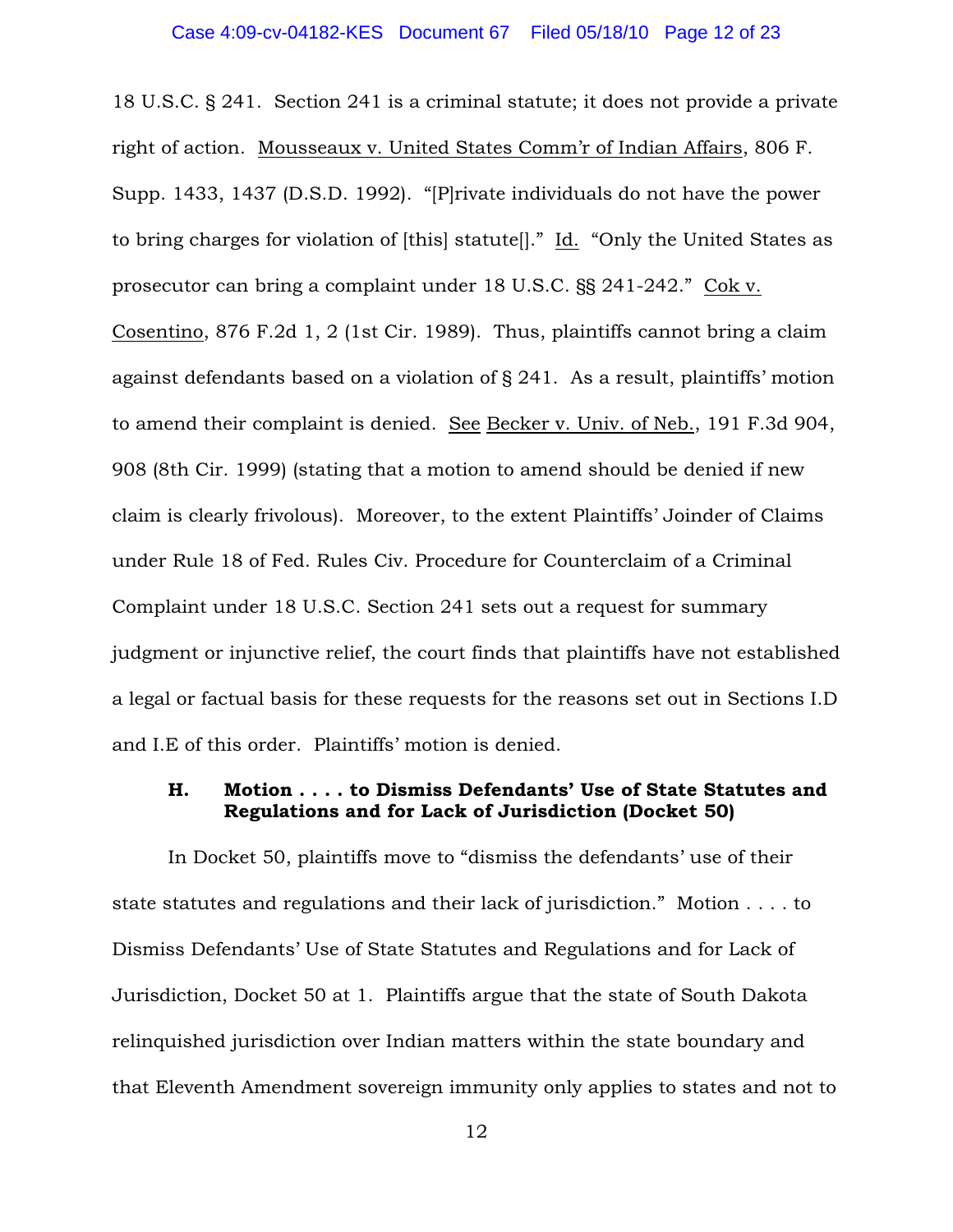### Case 4:09-cv-04182-KES Document 67 Filed 05/18/10 Page 13 of 23

persons. Plaintiffs assert that the "court need not address the meritless actions taken by the defendants' [because] [t]he state of South Dakota—state penitentiary administration and successors are deemed preempted by operation of federal law." Id. at 4. Defendants argue that the fact that the individual plaintiffs in this case are American Indians does not preclude defendants from asserting any of their affirmative defenses to plaintiffs' claims.

Plaintiffs' argument that defendants' affirmative defenses of sovereign immunity and qualified immunity should be dismissed is unavailing. Plaintiffs have cited no federal rule that would allow the court to entertain a motion to dismiss defendants' affirmative defenses on their merits at this stage of the case. Plaintiffs may make their arguments against defendants' defenses in opposition to a motion to dismiss or a motion for summary judgment on these grounds, but at this stage, plaintiffs' suggestion that defendants' defenses are without merit is premature. Moreover, without addressing the merits of defendants' sovereign immunity and qualified immunity defenses, the court notes that these affirmative defenses have been recognized as valid defenses in RLUIPA cases. See Van Wyhe v. Reisch, 581 F.3d 639, 652-65 (8th Cir. 2009) (holding that claim for monetary damages under RLUIPA is barred by Eleventh Amendment sovereign immunity); Ahmad v. Furlong, 435 F.3d 1196, 1200-01 (10th Cir. 2006) (holding that district court must consider qualified immunity defense to RLUIPA claim even where defense was not clearly pleaded in defendants' answer). Plaintiffs have provided no authority for their argument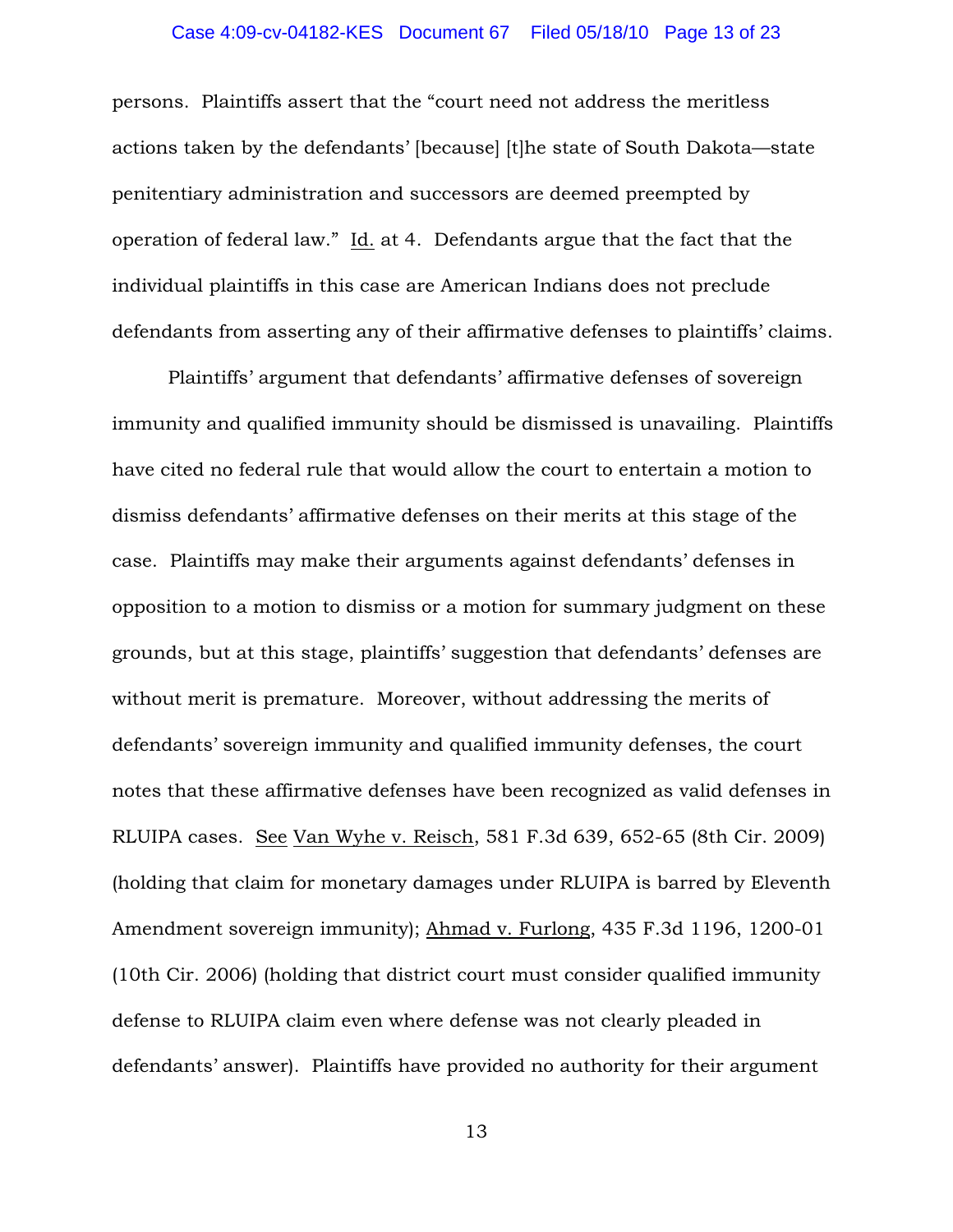that defendants are barred from raising these affirmative defenses in a RLUIPA case just because the individual plaintiffs are American Indian. See Lathan v. Thompson, 251 Fed. Appx. 665, 666-67 (11th Cir. 2007) (finding that defendants were entitled to qualified immunity on Native American inmates' claims for monetary relief under RLUIPA); cf. Runningbird v. Weber, 198 Fed. Appx. 576, 577-78 (8th Cir. 2006) (finding that defendants were entitled to qualified immunity on First Amendment free exercise claims of Native American inmate). As a result, plaintiffs' motion to dismiss defendants' defenses is denied.

# I. Plaintiffs' Support Application Made by Section 25 of the Act of April 29, 1868, Great Sioux Reservations–Indian Country (Docket 52)

In Docket 52, plaintiffs argue that "the State Courts of South Dakota are without jurisdiction to find or to try the indictments against the American Indian prisoners; that these convictions and sentences by the State Courts are void, and that such imprisonments of American Indians are illegal." Plaintiffs' Support Application Made by Section 25 of the Act of April 29, 1868, Great Sioux Reservations–Indian Country, Docket 52 at 4. Defendants oppose plaintiffs' application on the ground that RLUIPA does not provide a basis for state prisoners to attack the validity of their confinement.

Plaintiffs brought this case to challenge the *conditions* of their confinement, specifically, defendants' restriction of their right to free exercise of religion. This challenge can be brought under RLUIPA. In their support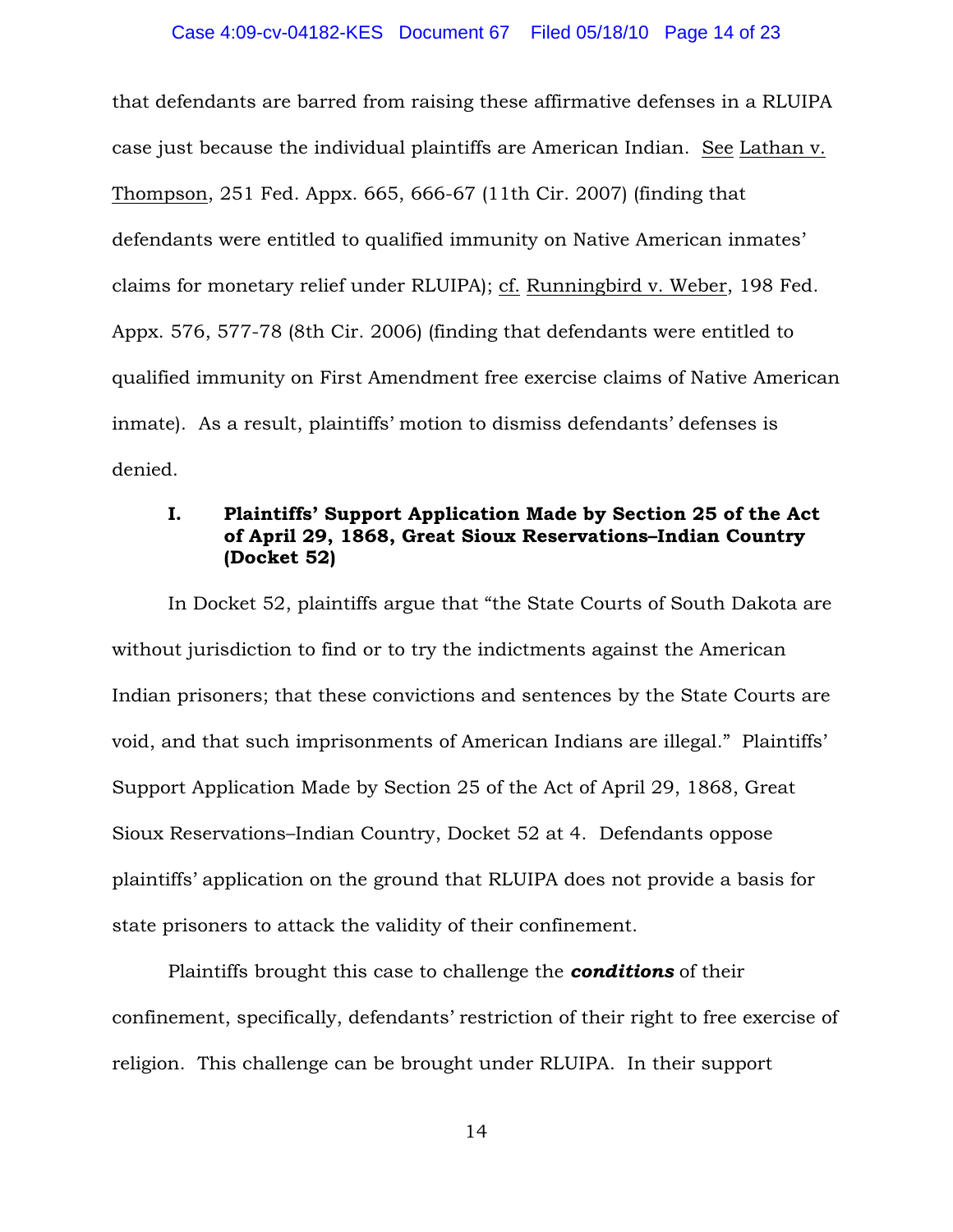### Case 4:09-cv-04182-KES Document 67 Filed 05/18/10 Page 15 of 23

application, however, plaintiffs seek to challenge the *legality* of their confinement. This challenge cannot be brought under RLUIPA. The Supreme Court has held that the federal habeas corpus statute, 28 U.S.C. § 2254, is the exclusive remedy for a state prisoner seeking to attack the validity of his confinement. Preiser v. Rodriguez, 411 U.S. 475, 489, 500 (1973). That is, "when a state prisoner is challenging the very fact of or duration of his physical imprisonment, and the relief he seeks is a determination that he is entitled to immediate release or a speedier release from that imprisonment, his sole federal remedy is a writ of habeas corpus." Id. at 500. Here, none of the individual plaintiffs have brought a claim under 28 U.S.C. § 2254. Thus, plaintiffs cannot challenge the legality of their convictions or the fact of their confinement in this case. As a result, plaintiffs' application under Section 25 of the Act of April 29, 1868, is denied.

### J. Remaining Filings

Plaintiffs also filed Plaintiffs' Statement Regarding Non-Exhaustion of Administrative Remedies (Docket 13), Analysis Statement of Case Regarding American Indian Religious Freedom Act (AIRFA) (Docket 16), Plaintiffs' American Indian Treaty Rights are Cultural Defenses 272 F.2d at 134 Sovereignty (Docket 36), a letter addressed to the Clerk of Court (Docket 54), and a letter addressed to the Chief Deputy Clerk of Court (Docket 59). The court has reviewed these filings and finds that they do not set forth any requests for relief or respond to any motions filed by defendants. Further,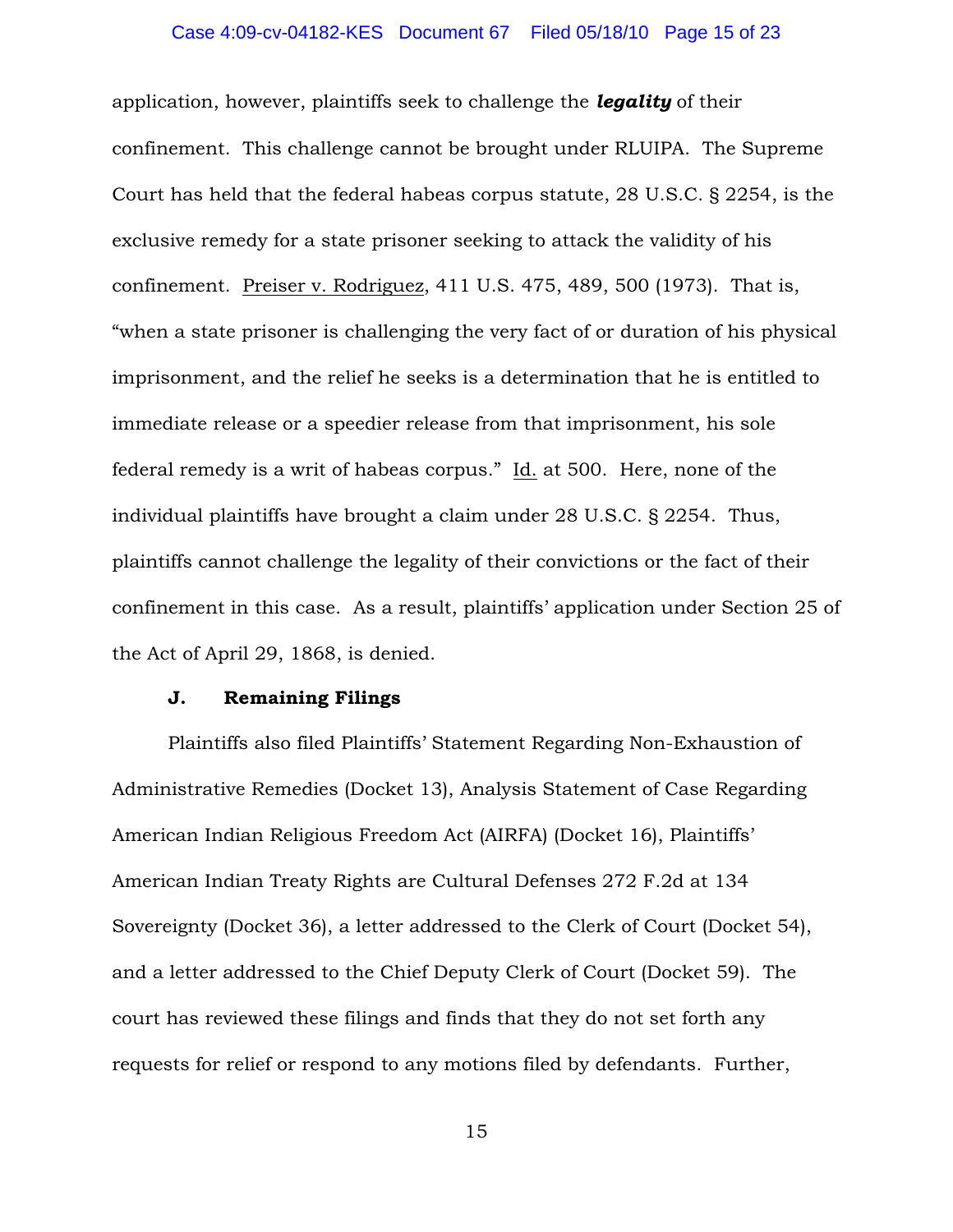plaintiffs did not file a certificate of service in conjunction with these filings, and defendants did not respond to them, so any relief requested therein is denied without prejudice for plaintiffs' failure to comply with Rule 5(d)(1) and Local Rule 5.1B3.

## II. Defendants' Motion to Dismiss NACT as a Party

Defendants move to dismiss NACT as a party on the ground that NACT, as a corporation, lacks standing to bring a claim under RLUIPA.<sup>3</sup> Plaintiffs resist defendants' motion, arguing that NACT must be allowed to participate in the present lawsuit to consummate total sovereign immunity.

### A. Background

Plaintiffs allege that NACT is a not-for-profit 501(c)(3) corporation that was formed within the South Dakota State Penitentiary on October 13, 1992. NACT is governed by a general council, which is made up of the named plaintiffs in this case, all of whom are Great Sioux Nation members.

### B. Discussion

Plaintiffs, including NACT, allege that defendants violated RLUIPA by prohibiting the use of tobacco in religious ceremonies in prison. RLUIPA forbids any government from

impos[ing] a substantial burden on the religious exercise of a person residing in or confined to an institution . . . even if the burden results from a rule of general applicability, unless the

 $3$  In the alternative, defendants move to dismiss NACT as a party unless NACT retains counsel. After defendants filed their motion, plaintiffs retained counsel. As a result, defendants' alternative motion is denied as moot.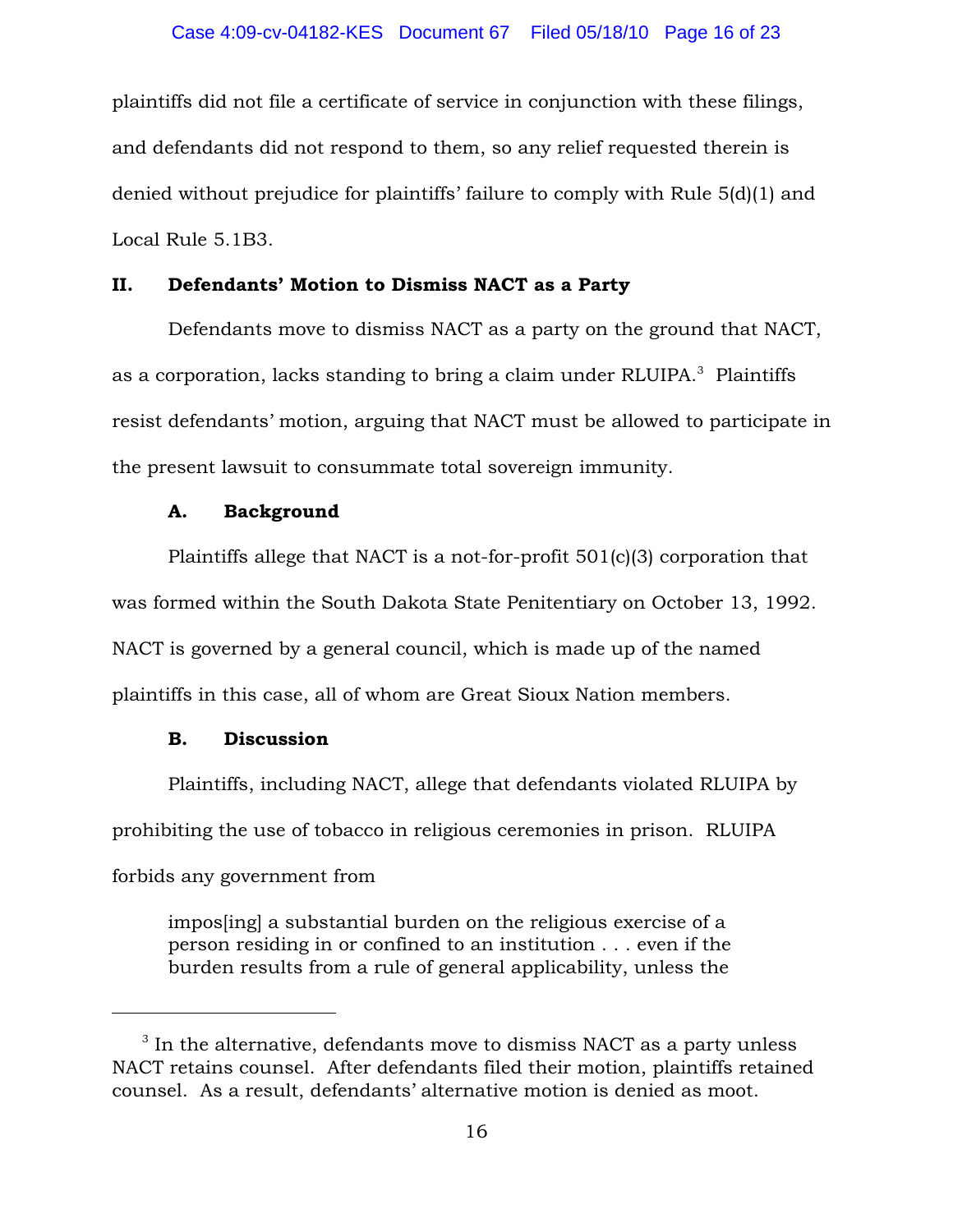government demonstrates that imposition of the burden on that person—(1) is in furtherance of a compelling governmental interest; and (2) is the least restrictive means of furthering that compelling governmental interest.

42 U.S.C. § 2000cc-1(a). Under RLUIPA, "[t]he term 'religious exercise' includes any exercise of religion, whether or not compelled by, or central to, a system of religious belief." 42 U.S.C. § 2000cc-5(7)(A). RLUIPA provides an individual cause of action to enforce its provisions: "[a] person may assert a violation of this chapter as a claim or defense in a judicial proceeding and obtain appropriate relief against a government." 42 U.S.C. §§ 2000cc-2(a). "Standing to assert a claim or defense under this section shall be governed by the general rules of standing under Article III of the Constitution." 42 U.S.C. §§ 2000cc-2(a).

Standing under Article III consists of three elements: "[f]irst, a party must have suffered an 'injury in fact,' an actual or imminent concrete and particularized invasion to a legally protected interest; second, the injury must be fairly traceable to the challenged action of the defendant; and third, the injury must be redressable by a favorable decision." Jewell v. United States, 548 F.3d 1168, 1172 (8th Cir. 2008) (quoting Lujan v. Defenders of Wildlife, 504 U.S. 555, 560, 112 S. Ct. 2130, 119 L. Ed. 2d 351 (1992)). " 'Injury in fact' is an invasion of a legally cognizable right." Braden v. Wal-Mart Stores, Inc., 588 F.3d 585, 591 (8th Cir. 2009). "[T]he 'injury in fact' test requires more than an injury to a cognizable interest. It requires that the party seeking review be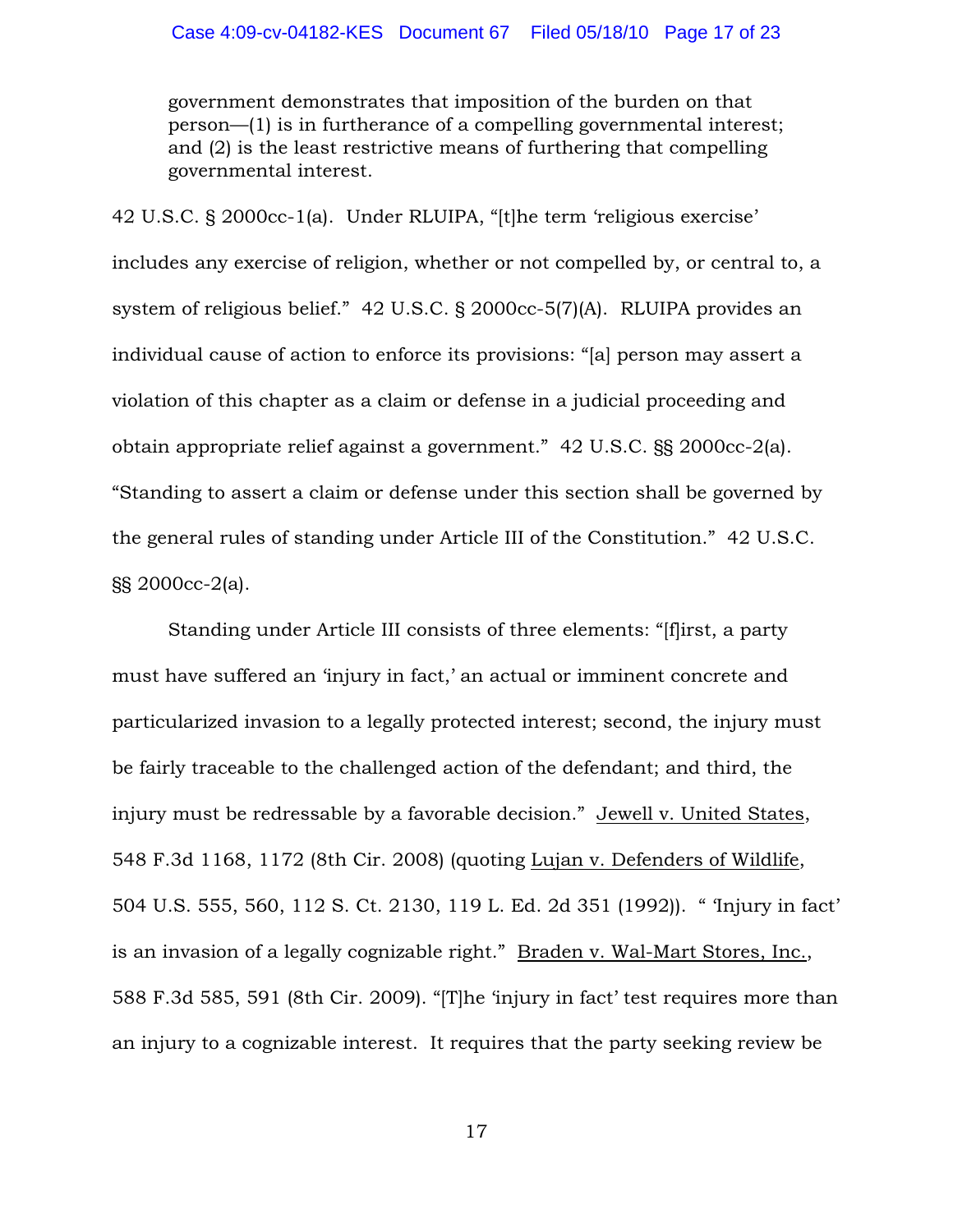himself among the injured." Lujan, 504 U.S. at 563 (internal quotation omitted).

As the party invoking federal jurisdiction, NACT has the burden of establishing that it has standing. See Lujan, 504 U.S. at 561. "At the pleading stage, general factual allegations of injury resulting from the defendant's conduct may suffice, for on a motion to dismiss we presume that general allegations embrace those specific facts that are necessary to support the claim." Stalley v. Catholic Health Initiatives, 509 F.3d 517, 521 (8th Cir. 2007). The court must examine the allegations in the complaint "to ascertain whether the particular plaintiff is entitled to an adjudication of the particular claims asserted." Pucket v. Hot Springs Sch. Dist. No. 23-2, 526 F.3d 1151, 1157 (8th Cir. 2008).

Here, NACT (along with the individual plaintiffs) alleges that defendants prohibited the use of tobacco in religious ceremonies in prison and that the use of tobacco is central to American Indian religious ceremonies. Taking NACT's allegations as true, the court finds that NACT has shown that defendants' actions have invaded the rights of American Indian prisoners under RLUIPA to be free from any substantial burden on their exercise of religion unless such burden is the least restrictive means of furthering a compelling governmental interest. See 42 U.S.C. § 2000cc-1(a). Thus, NACT has shown the existence of an actual or imminent concrete invasion to a legally protected interest. See Jewell, 548 F.3d at 1172.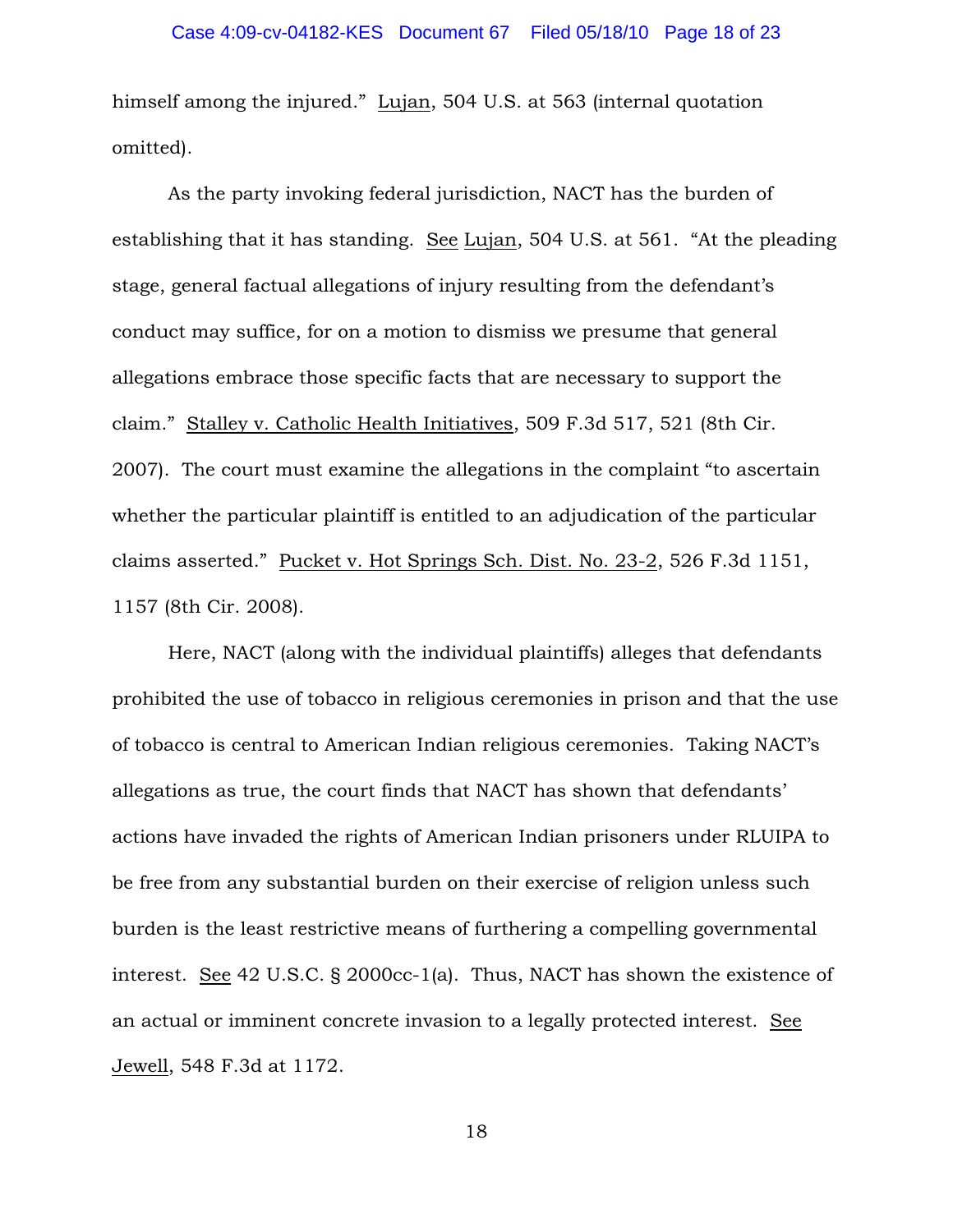### Case 4:09-cv-04182-KES Document 67 Filed 05/18/10 Page 19 of 23

But injury to a legally cognizable interest in general is not sufficient for a party to have standing. Rather, the party seeking review must be itself "among the injured." Lujan, 504 U.S. at 563. As a corporation, NACT is not among the injured with respect to defendants' alleged violation of rights protected by RLUIPA. RLUIPA forbids the government from imposing a substantial burden on the religious exercise of "a person residing in or confined to an institution" unless the government can show that the burden is the least restrictive means of furthering a compelling governmental interest. 42 U.S.C. § 2000cc-1(a). Although the individuals who make up the general council of NACT are persons residing in or confined to an institution, NACT itself is a legal entity and as a result cannot reside in or be confined to an institution. Because NACT is not covered by RLUIPA's protections, it is not among the injured with respect to the alleged violation of this statute. See McCollum v. California, No. C 04-03339 CRB, 2006 WL 2263912, at \*2 (N.D. Cal. Aug. 8, 2006) (finding that volunteer chaplain cannot raise claim under RLUIPA because he was not confined to an institution). Thus, NACT has not suffered an "injury in fact," as is required for Article III standing with respect to the RLUIPA claim and is not "entitled to an adjudication of the particular claim[] asserted." See Pucket, 526 F.3d at 1157.

Plaintiffs argue that NACT must be allowed to participate in the present lawsuit to consummate total sovereign immunity. The doctrine of sovereign immunity grows out of the doctrine of Indian sovereignty and self-governance. Three Affiliated Tribes of Fort Berthold Reservation v. Wold Eng'g, 476 U.S.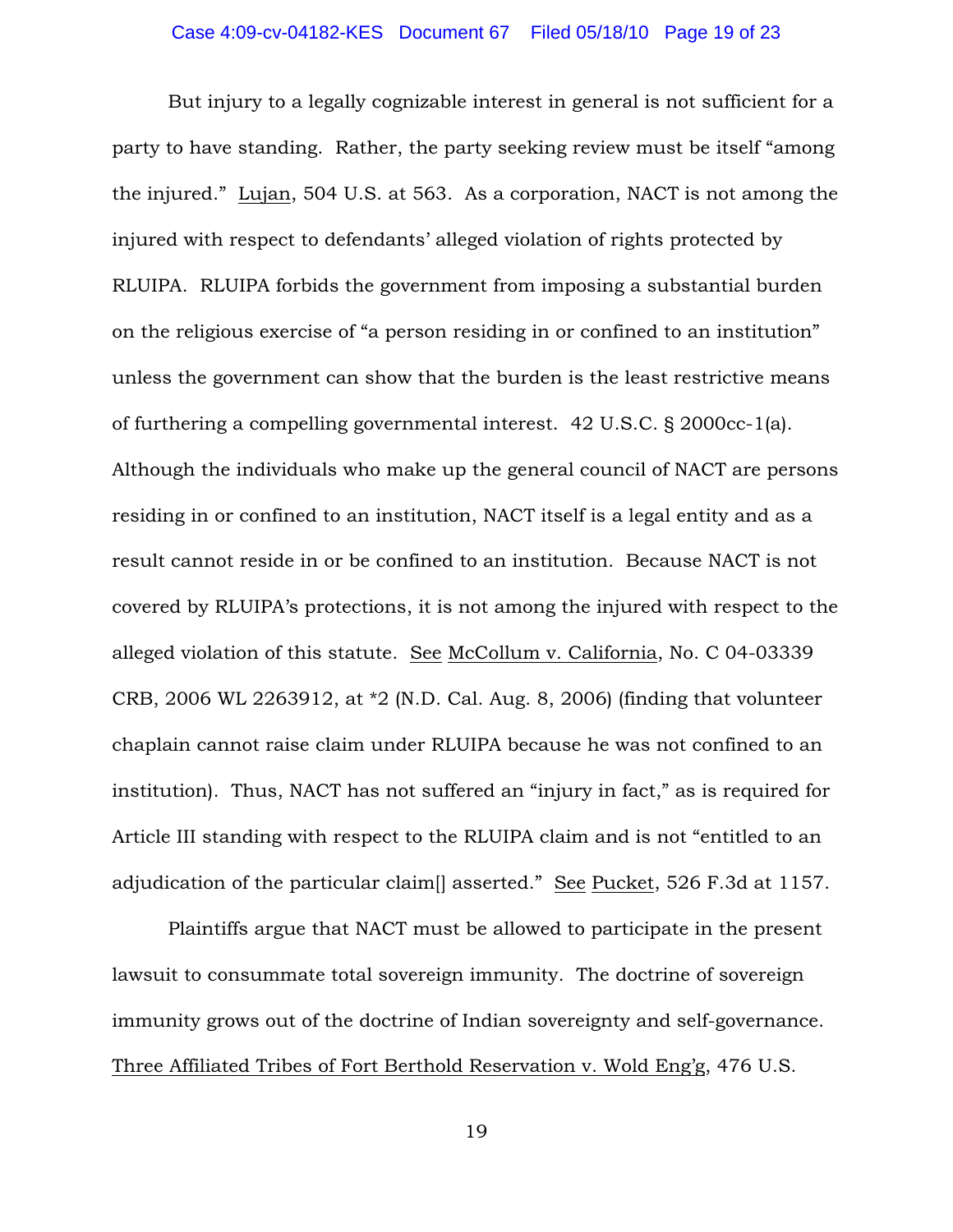877, 890 (1986) (citing Santa Clara Pueblo v. Martinez, 436 U.S. 49 (1978)). "Indian tribes are 'distinct, independent political communities, retaining their original natural rights' in matters of local self-government." Santa Clara Pueblo, 436 U.S. at 55 (quoting Worcester v. Georgia, 6 U.S. (1 Pet.) 515, 559 (1832)). "Although no longer possessed with the full attributes of sovereignty, they remain a separate people with the power of regulating their internal social relations." Id. (internal quotations omitted). "The common law sovereign immunity possessed by the Tribe is a necessary corollary to Indian sovereignty and self-governance." Three Affiliated Tribes, 476 U.S. at 890. Under the doctrine of sovereign immunity, "an Indian tribe is subject to suit only where Congress has authorized the suit or the tribe has waived its immunity." Kowa Tribe of Okla. v. Manufacturing Techs., 523 U.S. 751, 754 (1998).

"[A] tribe's sovereign immunity may extend to tribal agencies." Hagen v. Sissteon-Wahpeton Cmty. Coll., 205 F.3d 1040, 1043 (8th Cir. 2000). For a tribal agency to have sovereign immunity, the agency must be established by a tribal council pursuant to its powers of self-government and serve as an arm of the tribe. Id. (citing Pink v. Modoc Indian Health Project, 157 F.3d 1185 (9th Cir. 1998)); Dillon v. Yankton Sioux Tribe Housing Auth., 144 F.3d 581, 583 (8th Cir. 1998); Weeks Constr., Inc. v. Oglala Sioux Housing Auth., 797 F.2d 668 (8th Cir. 1986) ("As an arm of tribal government, a tribal housing authority possesses attributes of tribal sovereignty.")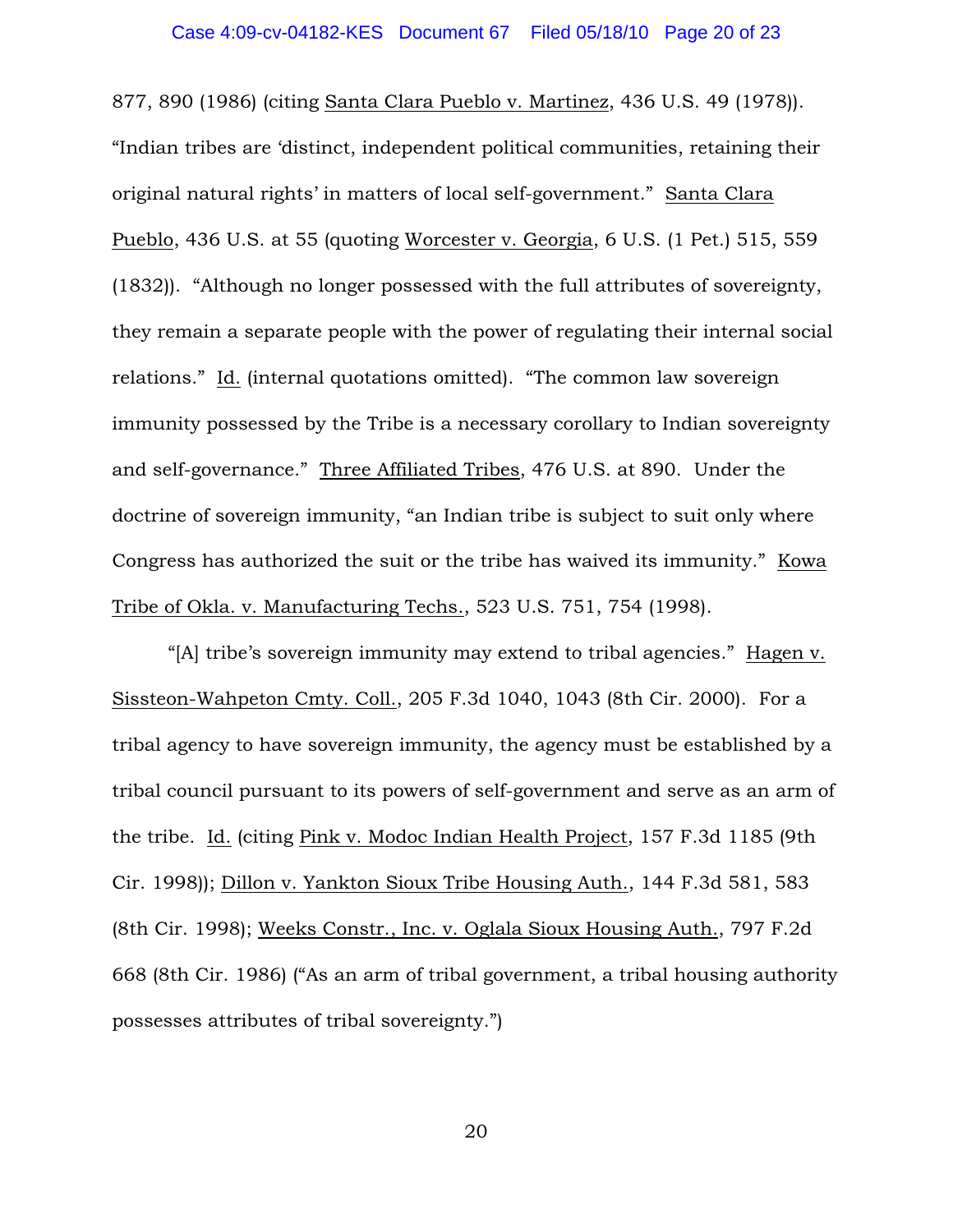### Case 4:09-cv-04182-KES Document 67 Filed 05/18/10 Page 21 of 23

The doctrine of tribal sovereign immunity does not give NACT standing to bring a RLUIPA claim in the present case. As an initial matter, NACT has not alleged facts showing that it possesses sovereign immunity. NACT is not a tribal government, and there is no indication that it was established by a tribal council or that it serves as an arm of a tribe. Rather, based on plaintiffs' allegations, NACT was formed in prison by several American Indian inmates. The fact that the members of NACT's general council are tribal members does not render the organization an arm of a tribal government. Thus, NACT does not possess tribal sovereignty.

Moreover, even if NACT did have sovereign immunity by virtue of its status as a tribal agency, the doctrine of sovereign immunity would not give NACT standing to bring a claim as a plaintiff. As noted, the doctrine of sovereign immunity serves as a shield to protect a tribal government from being brought into a lawsuit as a defendant. See Kowa Tribe of Okla., 523 U.S. at 75. This doctrine does not act as a sword to allow a tribal government to bring a lawsuit as a plaintiff. NACT seeks to bring a RLUIPA claim as a plaintiff. There are no claims brought against any tribal governments or NACT. Thus, tribal sovereign immunity is not implicated in this case, and it does not give NACT standing to bring a RLUIPA claim as a plaintiff.

Article III standing "limits the jurisdiction of federal courts to 'those disputes which are appropriately resolved through the judicial process.' " Braden, 588 F.3d at 591 (quoting Lujan, 504 U.S. at 560). Where, as here,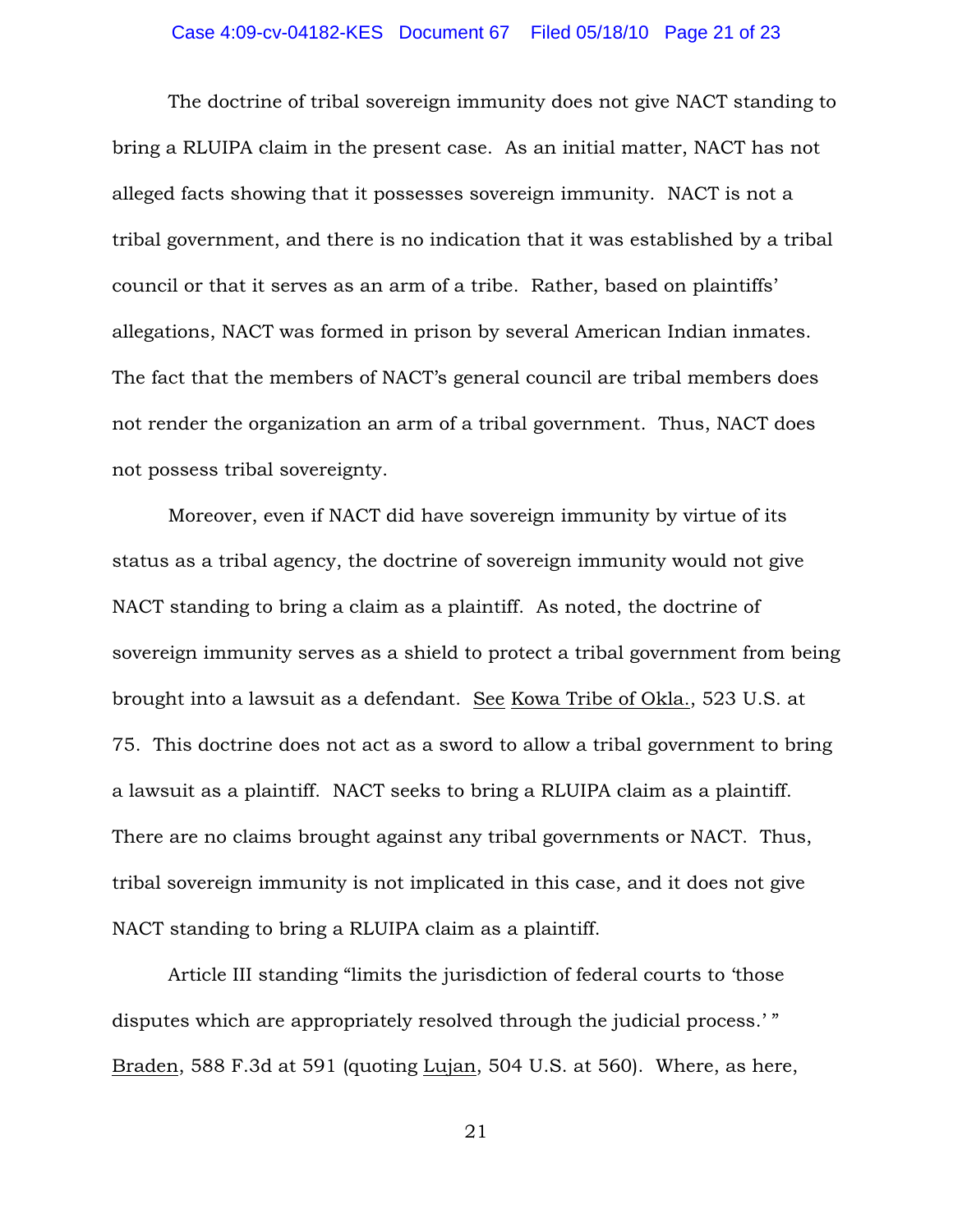### Case 4:09-cv-04182-KES Document 67 Filed 05/18/10 Page 22 of 23

plaintiffs have not satisfied the "irreducible constitutional minimum of standing," the court does not have jurisdiction to hear the claim. See id. Because NACT lacks standing to bring a RLUIPA claim in this case, defendants' motion to dismiss NACT as a plaintiff on this claim is granted. But plaintiffs brought other claims in their amended complaint, and defendants have not suggested that NACT lacks standing with respect to these other claims, so defendants' motion to dismiss NACT as a party altogether is denied.

Based on the foregoing, it is hereby ordered

ORDERED that plaintiffs' requests for an injunction and for summary judgment in their Amended Application under Rule 18(a) of Fed. R. Civ. P (Docket 21) are denied without prejudice.

IT IS FURTHER ORDERED that Et al., Plaintiffs' Motion in Support of Complaint under 42 U.S.C. § 2000cc-1(a)(1)-(2) for State Violation of the Right to Free Exercise of Religion (Docket 12) is denied without prejudice.

IT IS FURTHER ORDERED that Plaintiffs' Motion under 25 U.S.C. § 175 for General Principle to Be Applied (163 U.S. 376) (Docket 28) is denied without prejudice.

IT IS FURTHER ORDERED that the relief requested in Plaintiffs' Statement for Unconstitutional Conduct by State Officers' . . . 12 L. Ed. 2d 1110 (Docket 23) is denied.

IT IS FURTHER ORDERED that Plaintiffs' Motion Requesting a Protective Order (Docket 31) is denied.